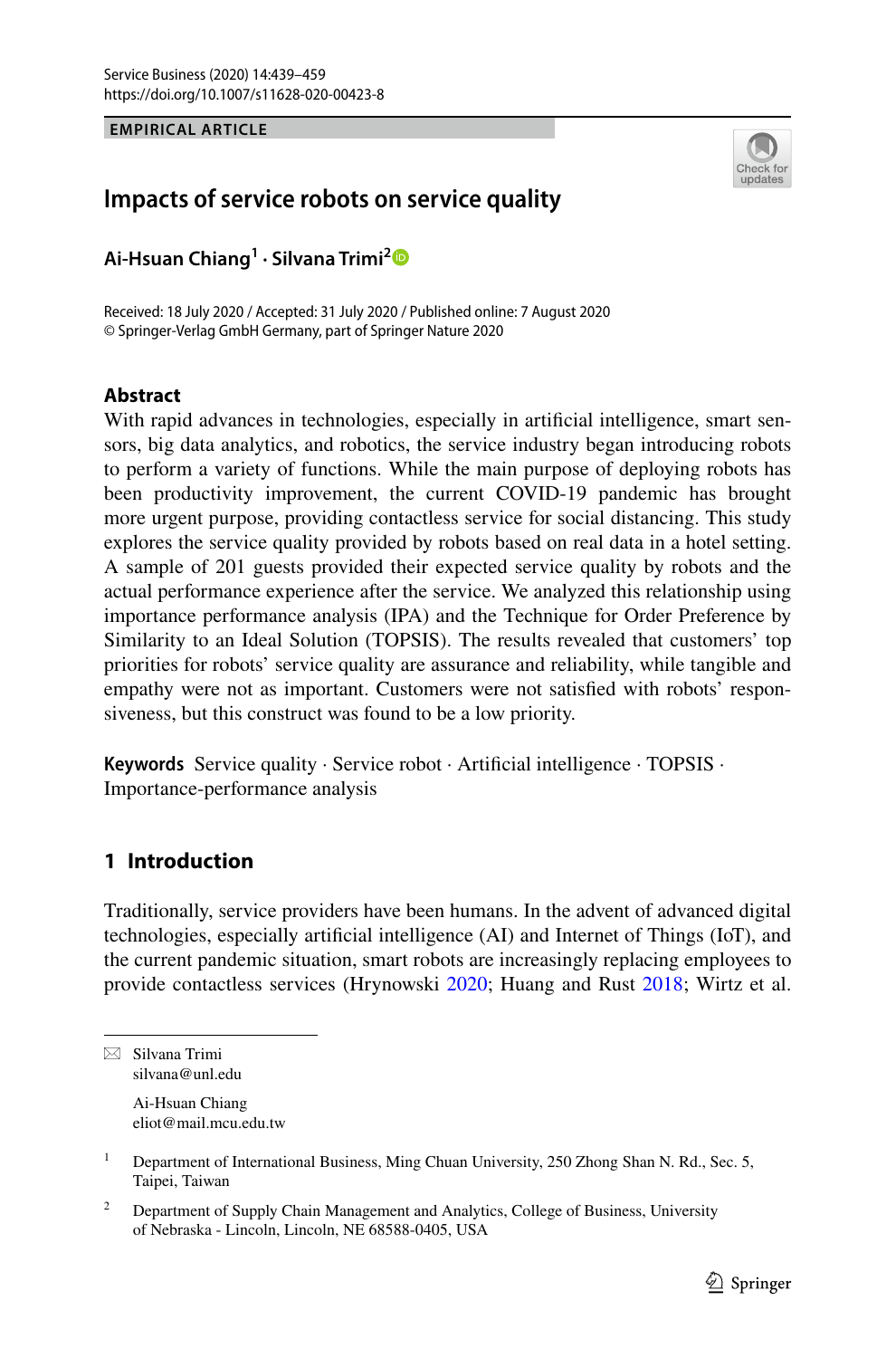[2018](#page-20-0)). For example, smart robots have been deployed in some hotels (Palvia and Vemuri [2016](#page-19-0)), retail stores (Grewal et al. [2018](#page-18-2)), airports, meal delivery, etc.(Frick [2015](#page-18-3); Lee et al. [2009](#page-18-4)) The current COVID-19 pandemic crisis is proving the usefulness and expanding roles of robots in a wide range of services and industries. Service robots can alleviate the workload of frst responders in hospitals while keeping them safe from virus infection, perform tasks so that humans can practice social distancing, execute delicate procedures that not many medical staf have the skills or stamina to perform (Matthews [2020\)](#page-19-1).

Robots can be classifed into industrial robots and service robots. Industrial robots are used primarily for manufacturing applications in factories and warehouses. Service robots are mechanical devices that can mimic human behaviors to provide, autonomously or semi-autonomously, services to humans (Haidegger et al. [2013](#page-18-5); International Federation of Robotics 2016; Lechevalier et al. [2014](#page-18-6)). Robotics Tomorrow defnes service robots as "semi-autonomous or fully autonomous robots that have some mobility and interact with people, usually in a retail, hospitality, healthcare, warehouse or fulfllment setting". Based on this defnition, industrial robots can also be considered service robots if they perform nonmanufacturing work. For example, robotic arms can be used in bars to dispense drinks or to assist doctors in performing surgery in a hospital (Haidegger et al. [2013\)](#page-18-5).

The abilities of service robots have gradually exceeded the performance of human service providers in certain areas, e.g., memory, computing power, physical strength, and handling unpleasant or dangerous tasks. However, those service robots have a limited level of AI to provide a wide variety of services. AI can be classifed into four categories: mechanical, analytical, intuitive, and empathetic (Huang and Rust [2018](#page-18-1); Laowattana [2020](#page-18-7)). Today's service robots, while their applications have seen a significant increase during the current pandemic, are efficient and therefore used mostly for the frst two level of intelligence, as they still lack profciency in the two high order intelligence.

The intuitiveness and empathy intelligence of AI have yet to be fully imbedded in service robots to match or surpass that of humans (Huang and Rust [2018](#page-18-1)). Currently, it is difficult for robots to independently perform complicated services in situations that require intuition, judgment, and empathy (Huang and Rust [2018\)](#page-18-1). For example, service robots in hotels may have difficulty responding to customer complaints. If the service requires experience and authorization, it may be difficult for robots to use wisdom based on experience, emotion, and human touch. Therefore, today, there still exists a gap between the level of service provided by robots and that by humans, sometimes large enough to make them useless. For example, it was reported that some Japanese hotels replaced service robots with humans because of the poor service quality (Gale and Mochizuki [2019\)](#page-18-8). Therefore, in the current state of technologies, robots are not only unable to completely replace human servers even when their efficiencies are better than humans, but they also cannot function without humans. Thus, robots and human can and should augment each other to provide quality service to customers (Baldwin [2019\)](#page-17-0).

Besides the technical issues involved, robots that have face-to-face encounters with customers must be visually acceptable to customers, an additional requirement of being trusted by humans (Talk and Lew, [2020](#page-20-1)). The degree of anthropomorphism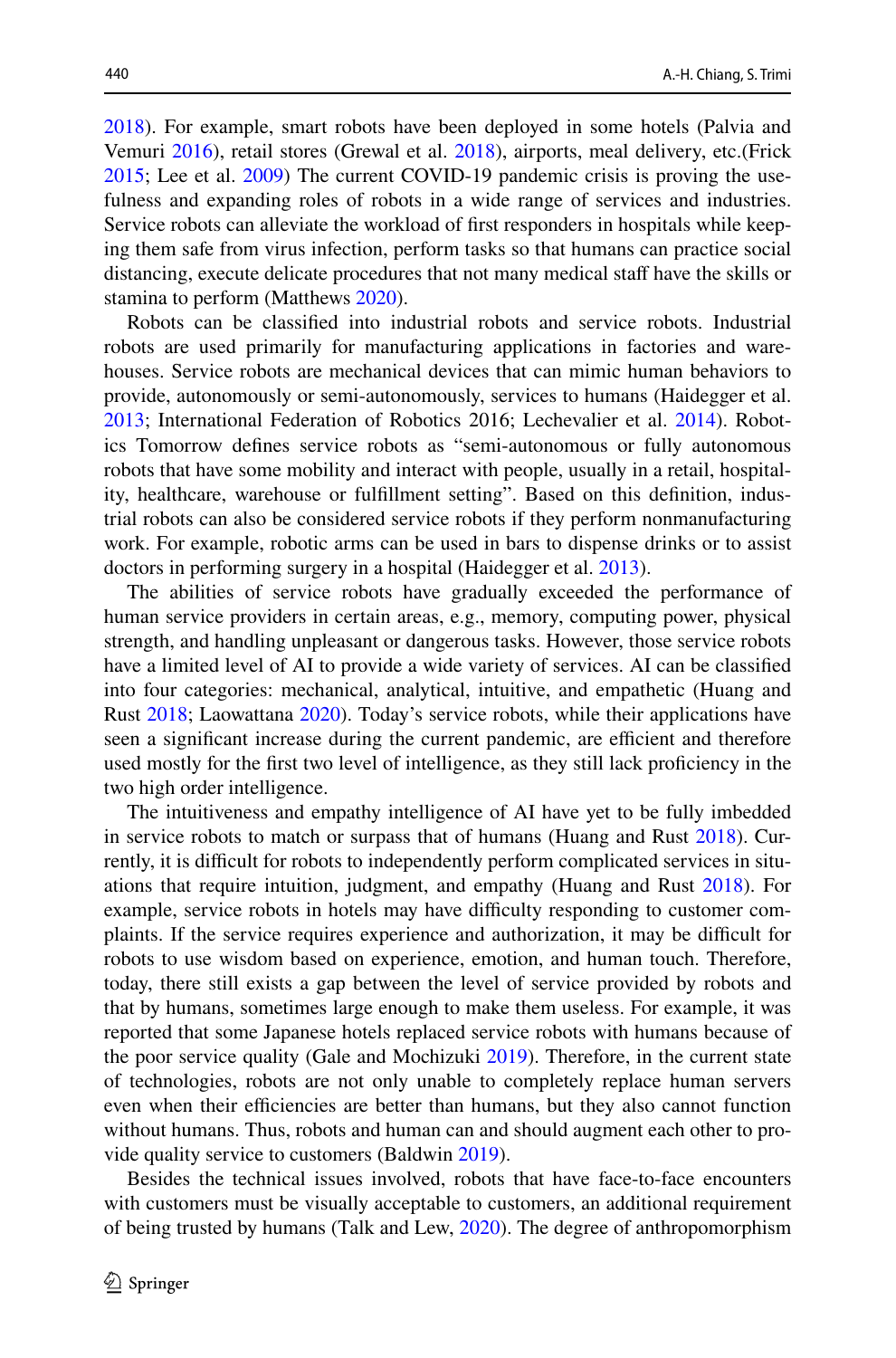(physical similarity to humans) afects the level of trust and acceptance, and this requirement depends on the type of service and comfortness (familiarity) with robots (Talk and Lew [2020\)](#page-20-1). Thus, the more a robot looks like human, the more people would consider it 'creepy'. Perceived warmth is important to the consumer, as well as getting used to their presence. For example, in the current pandemic crisis, people accept robots as lifesavers, regardless of their appearance.

Most studies on service robots to date have focused on their design and development (Lechevalier et al.  $2014$ ). There is a paucity of empirical studies on the quality of service provided by robots, how to use service robots to meet customer needs and expectations in services. It is imperative for businesses to understand the strengths and shortcomings of current service robots in order to determine the most efective way to not only design but also deploy them in customer service processes. Thus, the purpose of this study is to investigate the service quality of robots in meeting customers' expectations and needs. Specifcally, this study seeks answers to the following the questions: (1) Is there a discrepancy between what is important to the customers (their expectations) and the actual performance of service robots (customer satisfaction with service robots)? (2) After identifying the gap between what is important/expected and the actual performance experience, what specifc quality aspects of service of robots need to be strengthened? To explore these questions, we used a real-world case of Chase Walker Hotel in Taiwan which is a good example to explore the performance of service robots because all of its services are provided completely by robots, with no human service staf. The fndings of the study are expected to make contributions to the service robot literature and provide useful new insights to service organizations in their strategies to efectively deploy service robots for positive customer experience.

The rest of this paper is organized as follows. In Sect. [2,](#page-5-0) we provide the theoretical background of this research, development of service robots, and the service quality provided by robots. Section [3](#page-10-0) discusses the research method followed by the research results in Sect. 4. Section 5 concludes the study with a summary of the fndings, implications of the results, limitations, and future research needs.

## **2 Literature review**

#### **2.1 Service robots**

Regan ([1963\)](#page-19-2) noted that there are four characteristics of services: intangibility, heterogeneity, indivisibility, and perishability. In recent years, researchers have also advocated customer participation as an additional characteristic of service, which has also been noted to be the main source of service variation (Sampson [2001\)](#page-19-3).The above fve characteristics can further be elaborated with the presence or absence of customer inputs (Chase [1978](#page-17-1); Lovelock [1992](#page-19-4); Sampson [2001](#page-19-3); Vargo and Lusch [2004](#page-20-2)). In the extant literature of service business both the provider and the consumer of service are generally assumed to be humans. However, with the current new advances in technologies, especially robotics, services can be provided not only by people but also machines, alone or along with each other. Therefore, the concept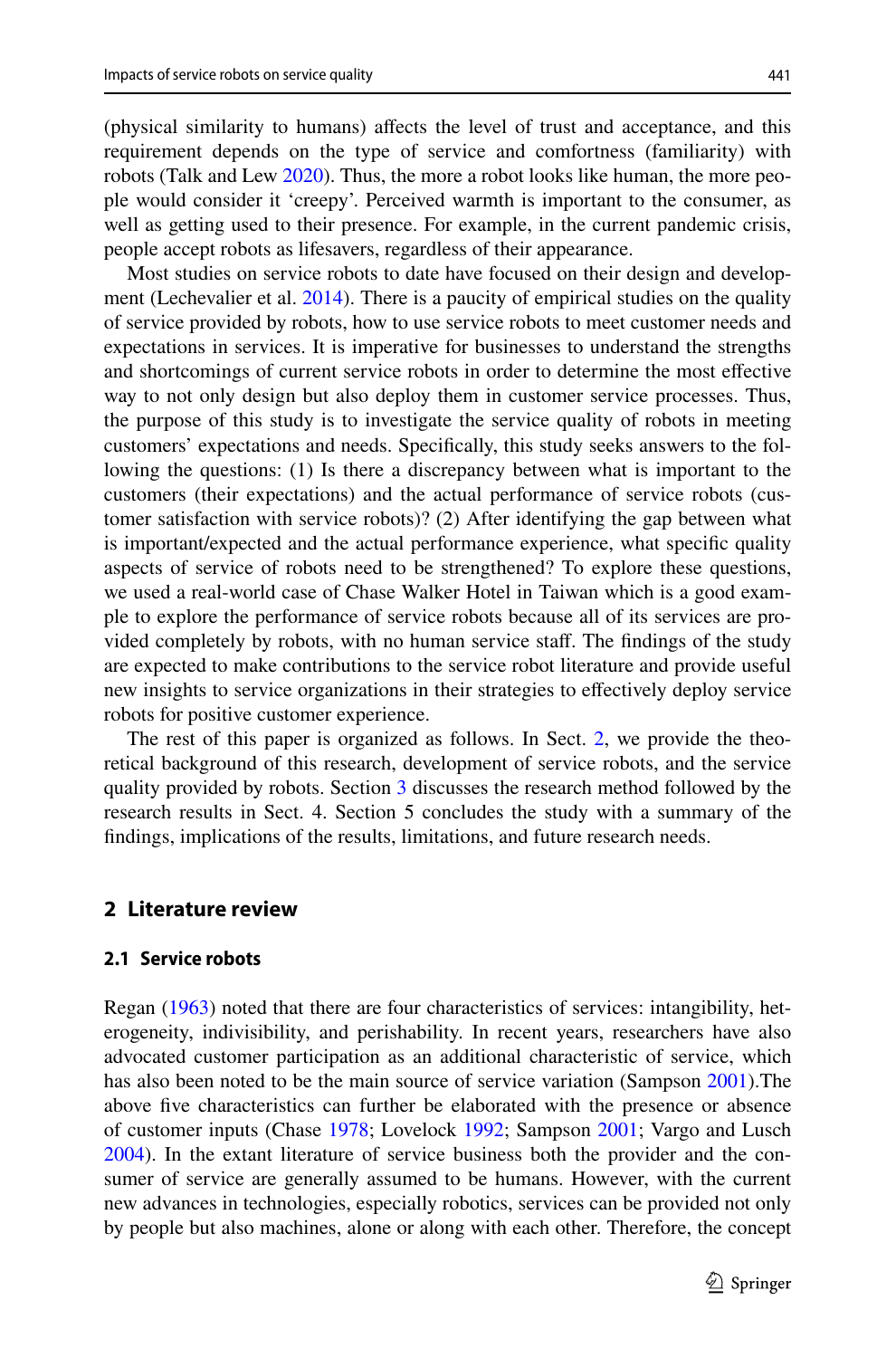of service has expanded from just human-2-human interactions to human-2-roboot/ machine interactions (Huang and Rust [2018](#page-18-1)). It has been common for a while now to fnd unmanned information kiosks, automatic check-in systems at airports, robot barista in a coffeehouse, and information robots in shopping malls.

The current Covid19 pandemic spread has forced many companies, especially those in travel and food industries, to quickly develop contactless service solutions by using robots. Robots are used to reduce in-person interaction (employee-customer, employee-employee); serve food and drinks; provide no touch-surfaces solutions (e.g., using apps instead of printed menus, using contactless payment systems, such as Apple Pay instead of credit cards, using smart phones for: opening hotel door rooms, controlling room temperature, adjusting lights, operating TV, etc.); provide virtual tours, etc. (O'Neill [2020](#page-19-5)).

Service robots are diferent from industrialized robots in appearance and functions. While industrial robots are used for manufacturing and usually are in large scale-machines, service robots are used to automate menial, repetitive, cumbersome, complex, dirty, dangerous, and time-consuming tasks (Calderone [2019](#page-17-2); Matarić [2017](#page-19-6)). At present, especially during the pandemic, robotics technology is developing rapidly. It is predicted that service robot market will reach \$37 billion by 2021 (Calderone [2019\)](#page-17-2). However, the application of robotics technology is still at the early stage in service organizations (Lechevalier et al. [2014](#page-18-6)). The development and use of service robots are complex because robotics technology is based on a crossdisciplinary science (Zalama et al. [2014](#page-20-3)) and it requires new and innovative thinking of the relationships among diferent entities (Novak and Hofman [2019\)](#page-19-7). In addition, for a widespread use of service robots, customer inputs and co-creation are necessary to ensure that robots provide what customer want with quality service (Baisch et al. [2017;](#page-17-3) Čaić et al. [2018\)](#page-17-4)..

According to the knowledge-based view, organizations ought to continuously create and transform knowledge for sustainable competitive advantage (Kogut and Zander [1992\)](#page-18-9). In the age of service-dominant logic, knowledge and innovation of services provided to customers have become a key source of competitive advantage (Gidhagen et al. [2011](#page-18-10)). Through advances in robotics and AI organizations are continuously endeavoring to provide new service value to customers. While in the traditional customer service situation, service is a process that involves a series of activities and interactions between humans (employees and customers) (Ray et al. [2005;](#page-19-8) Setia et al. [2013](#page-19-9)), in the service robot environment, service is a process that involves hybrid interactions between humans and robots.

Consumers value diferent dimensions of service quality. For example, some customers desire speed and accuracy of services while others care more about friendly and personal attention. With service robots, consumers' expectations for both the kind of services and their quality change (Edvardsson et al. [2018](#page-18-11); Lee and Lee [2019](#page-18-12)). Therefore, service quality provided by robots and their importance to the customer are afected by both technical capability of robots as well as customer expectations (Fig. [1](#page-4-0)). Before robots are deployed for services, organizations must understand what customers want and expect regarding service quality provided by robots. Thus, in this paper we explore the important quality features of service robots that customers expect and need.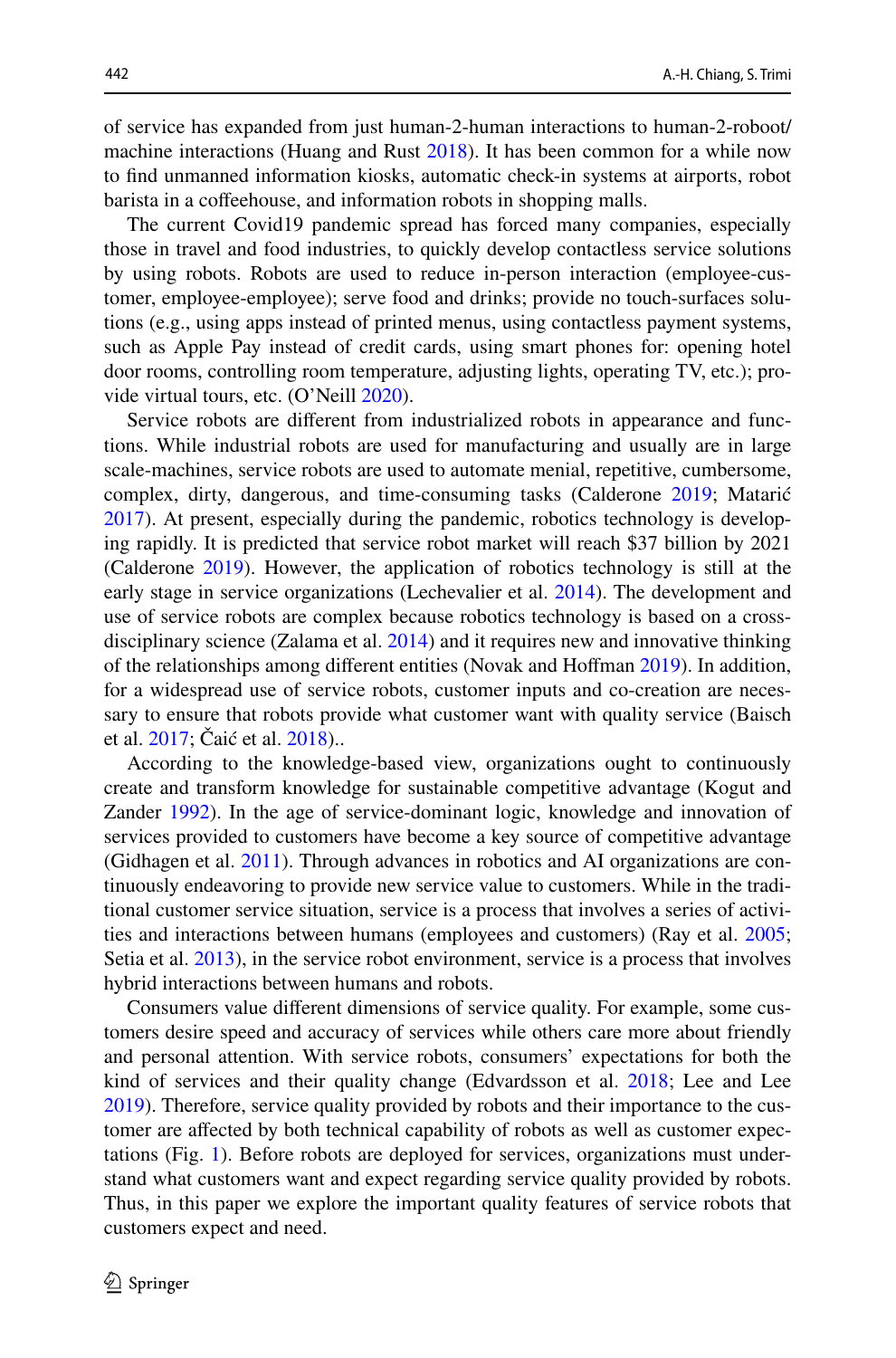

<span id="page-4-0"></span>**Fig. 1** Research conceptual framework

With the increasing dominance of the service industry in recent years, the development of service robots has fourished (Garcia et al [2007\)](#page-18-13). Accordingly, service robots have been defned in diferent ways. Wirtz et al. ([2018\)](#page-20-0) defned service robots (SR) as "system-based autonomous and adaptable interfaces that interact, communicate and deliver service to an organization's customers." The International Organization for Standardization ([2012\)](#page-18-14) defned a service robot as "that performs useful tasks for humans or equipment excluding industrial automation applications" (ISO 8373). Robots range from those that are partially autonomous requiring human–robot integration, to fully autonomous ones that perform tasks without human intervention. They may have some mobility and interact with people, execute service tasks by mimicking human workers, usually in retail stores, hospitality businesses, healthcare providers, warehouses or fulfllment centers (e.g., Choi et al. [2019;](#page-17-5) Koceski and Koceska [2016](#page-18-15); Lee and Lee [2019\)](#page-18-12). Some AI-enabled advanced robots perform in more demanding settings such as space, war zones, policing, agriculture, etc. (Bolton et al. [2018](#page-17-6)).

Service robots represent the convergence/application of many technologies, including electronics, computers, machinery, communications, localization, navigation, applied psychology, sociology, and biology (Zalama et al. [2014\)](#page-20-3). New advances in robotics technology include such sophisticated areas as intelligence, voice recognition, mobility and control, and image recognition (Lechevalier et al. [2014](#page-18-6)). Thus, the domain of robots has expanded to a wide range of sectors for a variety of jobs and services (Lechevalier et al. [2014](#page-18-6)). Service robots can be classifed into two types: (1) Professional robots that can handle certain complex tasks such as operating automatic processes, performing dangerous tasks, enhancing efficiency (lowering cost and downtime), and improving productivity (Calderone [2019;](#page-17-2) Lee et al. [2009](#page-18-4)); (2) Personal service robots that mainly provide services to humans (Darling [2012;](#page-18-16) Reiser et al. [2009](#page-19-10)). Robots are so prevalent now that people even regard them as companions or friends (Leite et al. [2013\)](#page-18-17). With the advances in robotics technology, the relationship between technology and people may need reimagining.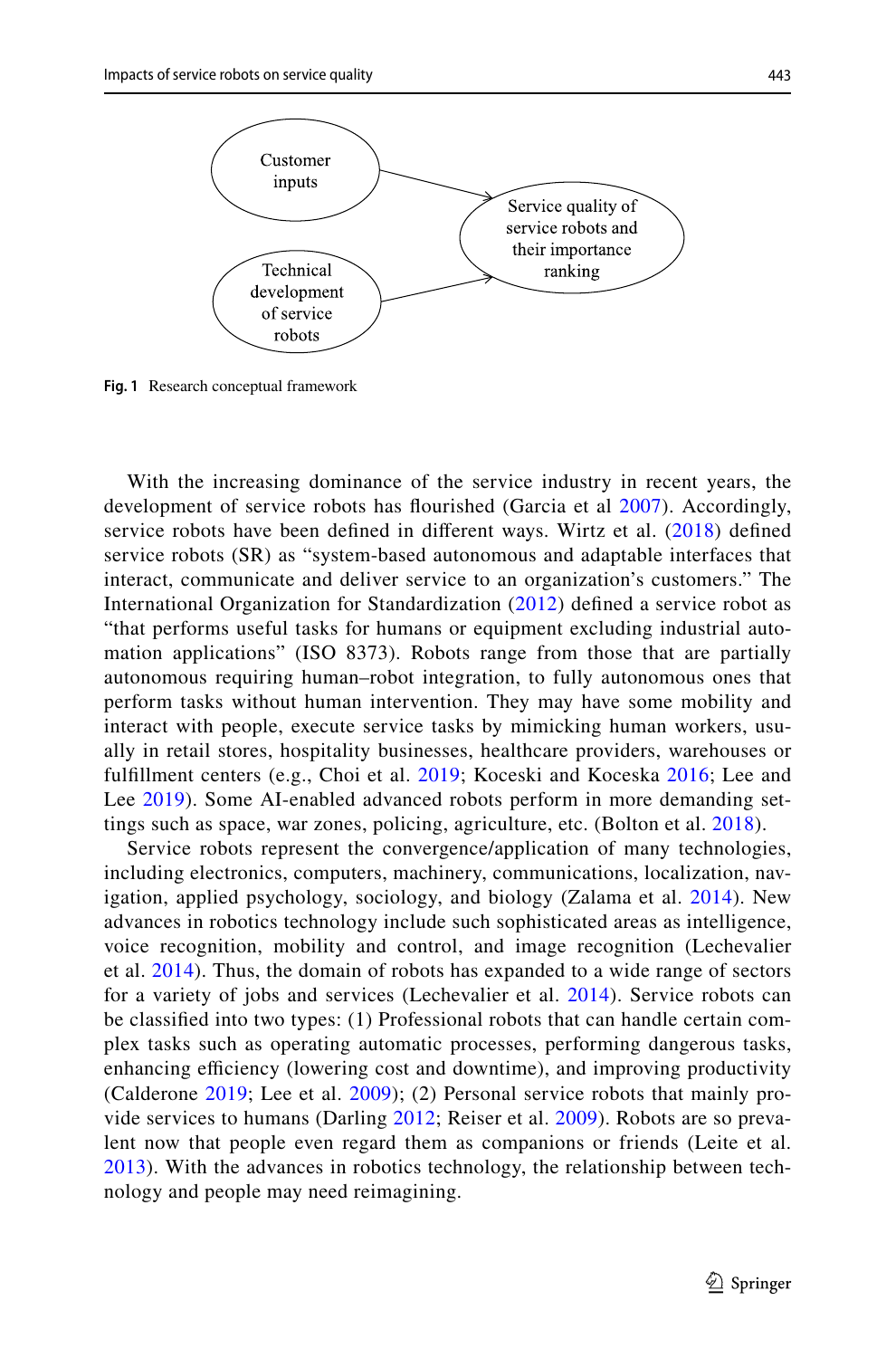#### **2.2 Service quality of robots**

In the past, service research has focused on the customer's view of a service provided by front-line employee in a physical place. However, with the rise of e-commerce, the focus of recent research has shifted to customer views on the service quality of electronic platforms (Choi and Kim [2018;](#page-17-7) Hung et al. [2019](#page-18-18); Santos [2003](#page-19-11)). The service quality of robots, while it involves application of new technologies, is still in the realm of brick and mortar facilities. Therefore, the performance of service robots, as a "front-line employee in a physical place" may afect user satisfaction; thus, it needs to be measured (Bartneck et al. [2009\)](#page-17-8). Observing the customer's behavior is an objective and credible way to measure the user's perception of the service quality of robots (Kooijmans et al. [2007](#page-18-19)).

Service quality indicates the level of customers' perception that the service met their goals (Asubonteng et al. [1996;](#page-17-9) Hemmington et al. [2018;](#page-18-20) Lewis and Mitchell [1990;](#page-19-12) Wisniewski [1996](#page-20-4)). Service quality is determined by the consumer's overall assessment of the service (Parasuraman et al. [1991\)](#page-19-13). Service quality is a subjective cognitive value determined by the customer rather than an objective measure (Garvin [1984](#page-18-21); Grönroos [1984](#page-18-22)). Grönroos [\(1990\)](#page-18-23) argued that customers expect a certain quality of service before they receive it—the expected quality; after the service is performed, customers develop feelings about the service experience, the experience quality. Previous studies examined diferent constructs of service quality and compared the gap between the actual services provided by the company with that of customers' expectations (e.g., Churchill and Surprenant [1982](#page-17-10)). At present, most research related to service quality is mainly focused on measuring customers' opinions on the performance of the service delivered (Athanassopoulos et al. [2001;](#page-17-11) Bloemer et al. [1999](#page-17-12); Orel and Kara [2014;](#page-19-14) Svensson [2006](#page-19-15); Vanniarajan and Anbazhagan [2007\)](#page-20-5).

Service quality is seen as an organizational asset and is considered a key component of organizational performance (Al-Hawari and Ward [2006](#page-17-13)). Parasuraman et al. ([1985\)](#page-19-16) proposed a measure of service quality. Parasuraman et al. ([1988](#page-19-17)) modifed the original ten service quality constructs into fve constructs for SERVQUAL, a widely accepted and applied model to measure service quality that includes: reliability, responsiveness, assurance, empathy and tangibles (Berry et al. [1990](#page-17-14); Parasuraman et al. [1988](#page-19-17), [1991;](#page-19-13) Shahin [2006](#page-19-18); Zeithaml et al. [1988,](#page-20-6) [1993\)](#page-20-7). Expectation disconfrmation theory (Oliver [1980](#page-19-19); Oliver and DeSarbo [1988\)](#page-19-20) suggests that when a customer's expectation for the service is higher than the actual service experience, the customer would be dissatisfed; in contrast, when the customer's expectation for the service is lower than the actual experience received, the customer would be satisfed. Teas ([1993](#page-20-8)) argues that satisfaction refers to a customer's perception after receiving a service.

#### <span id="page-5-0"></span>**3 Methodology**

#### **3.1 Data and sample characteristics**

The real-world case examined in this study is Chase Walker Hotel, the frst fully robotic service hotel in Taiwan. There are no human service staff in the entire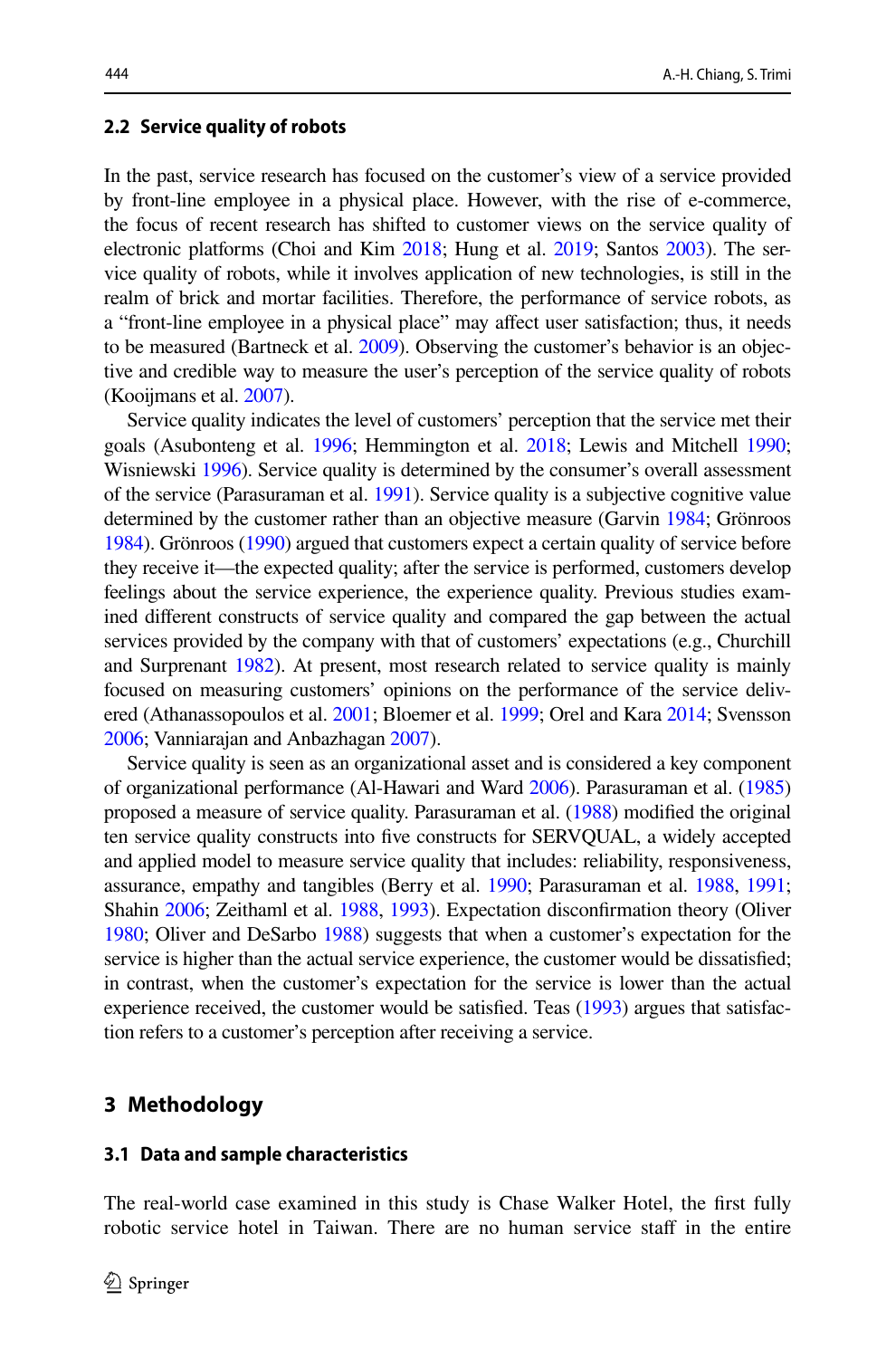building. Tourists can contact the hotel's human office staff for only few cases; otherwise, guests do not see any employee during their stay. Chase Walker Hotel has a robotic service that includes an automatic check-in system in the lobby (Fig. [2\)](#page-6-0) and a robotic arm that stores luggage next to the lobby (Fig. [3\)](#page-7-0). Guests can check room availability or use reservations to check-in at the automatic check-in counter when entering the hotel. After the guests input their personal information in the system, they are issued auto-sensing room cards that activate their access to their rooms and other facilities. The automatic check-in system can perform the work of the regular counter service. Although it does not have a human receptionist, it has some imbedded human intelligence. A guest can use the auto-sensing room card to activate the robotic arm to deposit his/her luggage. The robot will store the luggage in a secure slot when the customer places it at a designated location. The guest can retrieve the luggage after returning to the hotel using the same procedure. The luggage storage robot arm performs the work of bell service workers. Thus, these two systems can be labeled as service robots.

The data for this study was collected through questionnaires given to guests of Chase Walker Hotel who used the robotic service. Guests were given two questionnaires with the same questions but at two diferent times for diferent reasons (therefore, questions were formulated as such): the frst questionnaire was given to guests before they entered the hotel (thus, before they used robot services) and questions were about customers' expectations of the hotel's robotic services. The second questionnaire was given to guests after their stay in the hotel (thus, after they used robot services) but this time questions (same questions as the frst time) were about their evaluation of the actual performance (satisfaction with their service experience) of service robots. Then the frst and second part of the questionnaire for each guest were matched to examine the diferences between expectations (importance

<span id="page-6-0"></span>

**Fig. 2** An automation check-in system in the Chase Walker Hotel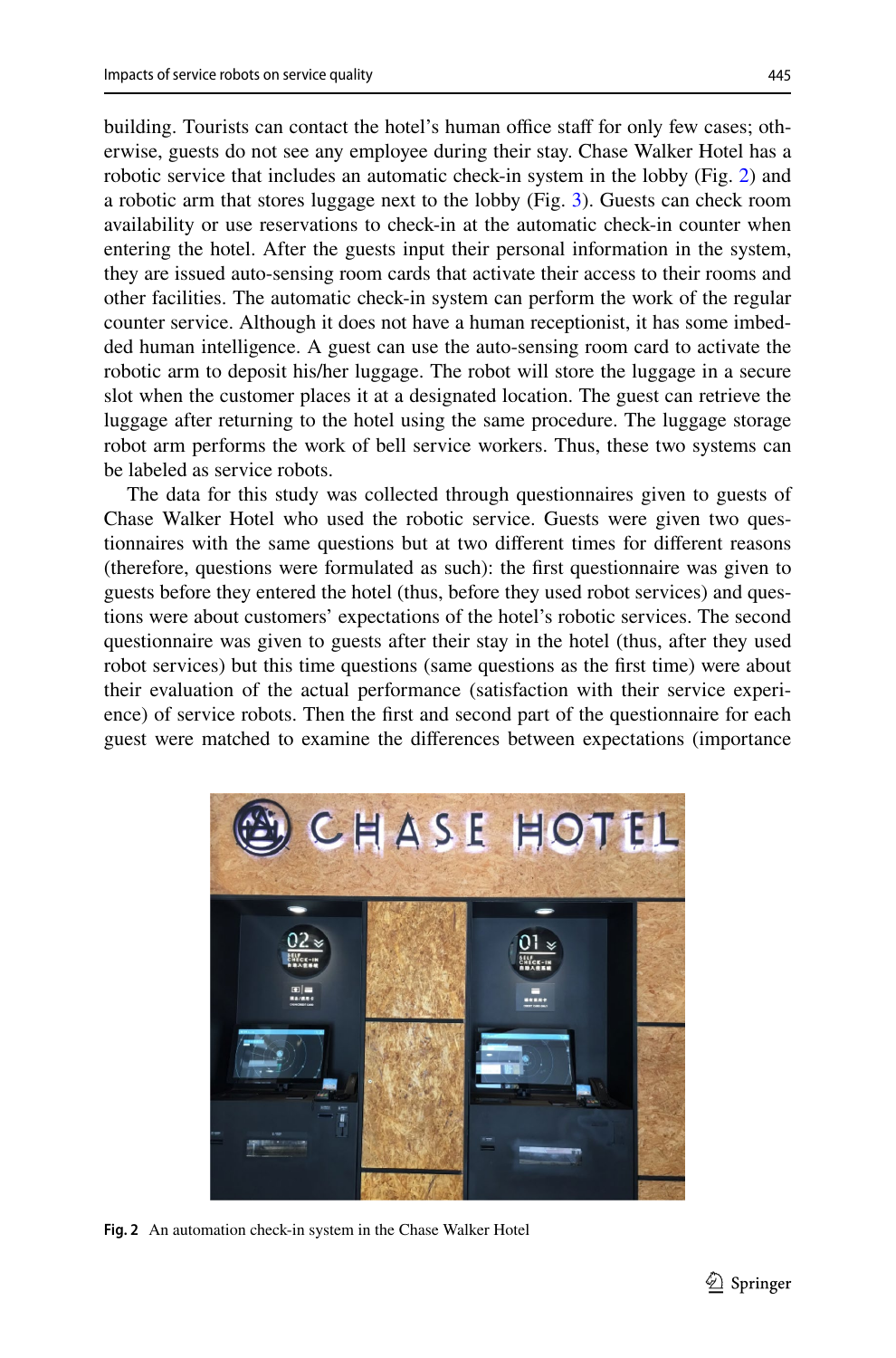

<span id="page-7-0"></span>**Fig. 3** A robotic arm to deposit luggage in the Chase Walker Hotel

of diferent service features) and actual performance (satisfaction after the experience) of service robots. To increase data collection, we provided an incentive to participants (encouraged them to list their e-mail addresses in each questionnaire to participate in a drawing to win several electronic products). This device (having participants provided their emails in both questionnaires) allowed us to match the two questionnaires for each responding guest and examine the gap (expectation vs. actual) on the service quality of robots.

Most of the questionnaire items were derived from previous studies. A double translation protocol was undertaken in developing the questionnaire (Harkness [2011](#page-18-24)). A bilingual marketing professor translated the questions in the original English version of the questionnaire into Chinese; then, an operations management faculty, who is also bilingual, translated the Chinese version back into English. We compared the two English versions of the questionnaire and found no signifcant diferences between them. Before fnalizing the questionnaire, we pretested it with 30 individuals who have stayed at hotels with service robots as a pilot test. We found two questions that confused respondents, so they were revised in the fnal questionnaire. The data collection was conducted during a 3-month period, June to September 2019. A total of 280 sets of questionnaires were distributed. The questionnaires that could not be matched as a set were excluded. The fnal sample size was 201 valid questionnaire sets, a response rate of 71.2%. Table [1](#page-8-0) presents the sample profile. The majority of respondents was female  $(61.7\%)$ , 20–29 years of age  $(66.7\%)$ , working in the service sector (34.3%), and with university-level education (81.1%).

### **3.2 Measurement**

The items of the constructs in this study were adopted from previous studies (Cronin and Taylor [1992](#page-17-15); Parasuraman et al. [1985,](#page-19-16) [1988,](#page-19-17) [1991](#page-19-13)). The questionnaire included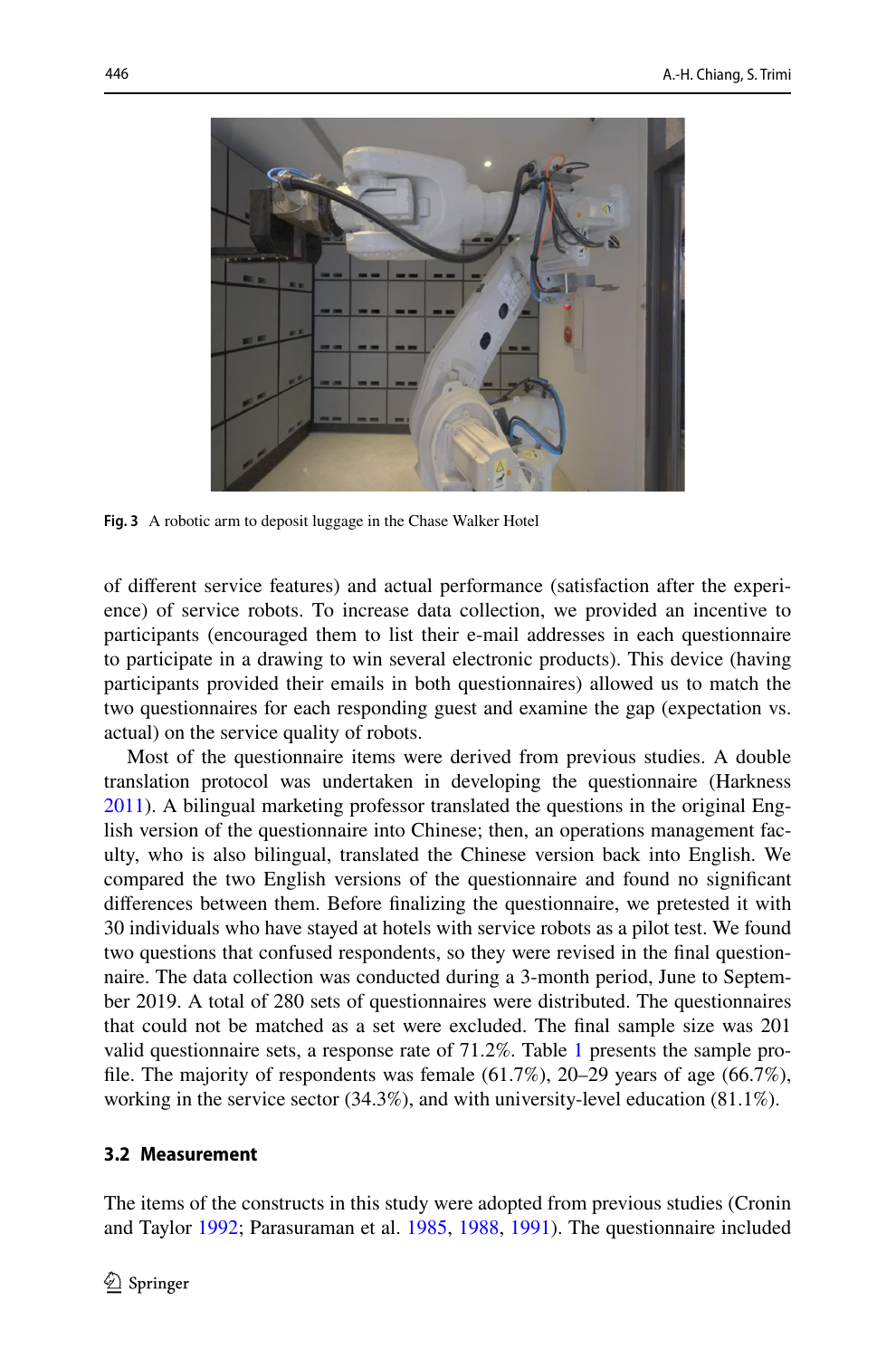<span id="page-8-0"></span>

| Table 1 Demographics of the<br>respondents | Demographics of sample | Number of obser-<br>vations | Percentage $(\%)$ |
|--------------------------------------------|------------------------|-----------------------------|-------------------|
|                                            | Gender                 |                             |                   |
|                                            | Male                   | 77                          | 38.3              |
|                                            | Female                 | 124                         | 61.7              |
|                                            | Age                    |                             |                   |
|                                            | Less than 20           | 16                          | 8.0               |
|                                            | 20 to 29               | 134                         | 66.7              |
|                                            | 30 to 39               | 43                          | 21.4              |
|                                            | More than 40           | 8                           | $\overline{4}$    |
|                                            | Occupation             |                             |                   |
|                                            | Student                | 65                          | 32.3              |
|                                            | Civil service          | 15                          | 7.5               |
|                                            | Service sector         | 69                          | 34.3              |
|                                            | High-tech industry     | 20                          | 10                |
|                                            | Others                 | 32                          | 15.9              |
|                                            | Education              |                             |                   |
|                                            | High school or below   | 20                          | 10.0              |
|                                            | Bachelor's degree      | 163                         | 81.1              |
|                                            | Master's degree or up  | 18                          | 9.0               |

five constructs that measure the expectations and actual performance experience of robot service. These five constructs are: tangibles, reliability, responsiveness, assurance, and empathy (Table [2\)](#page-9-0). Tangibles include physical facilities, equipment, and appearance.

Reliability indicates whether the service robots appear to reliably perform the committed services. Responsiveness indicates whether service robots help customers and deliver immediate service. Assurance is the ability of service robots to perform tasks with expertise, politeness, and trust. Empathy is providing care and personal attention to customers during the service. The measurement scale used in the questionnaire was based on a 7-point Likert scale  $(1 =$ strongly disagree,  $7 =$ strongly agree). After two experts examined the appropriateness of the semantics of measurement items, we decided to delete several items that were not suitable for this study involving service robots. For example, we deleted the question about neat appearance of hotel employees as there is no relevant anthropomorphic feature with service robots. The questionnaire items are available from the frst author upon request.

#### **3.3 Common variance bias**

To avoid the single response bias and decrease the possibility of common method variance (CMV), the two questionnaire parts, the consumer expectations of robot services and the performance experience after receiving the services, were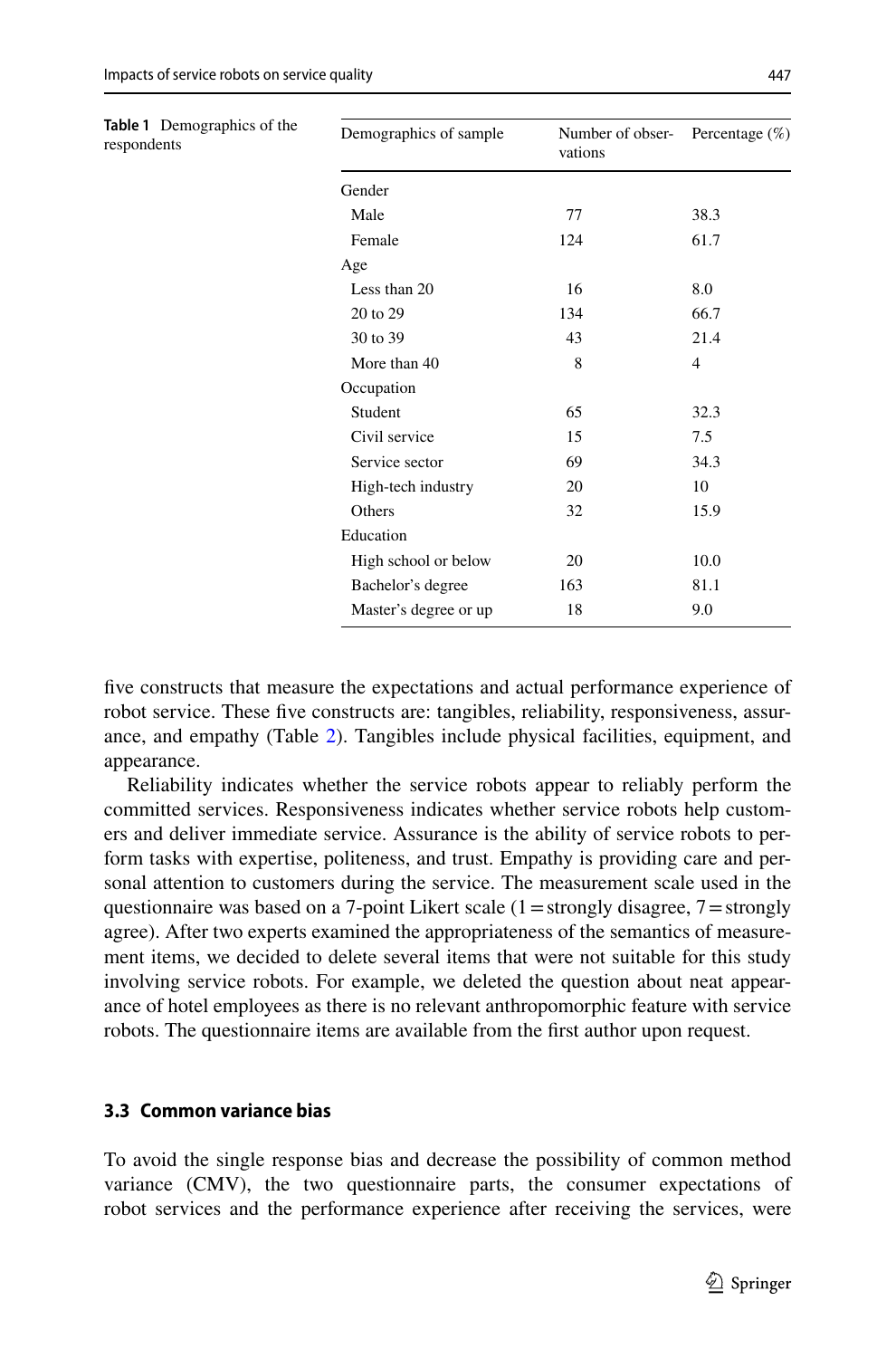| Construct   | Operational definition                                                                       | Number<br>of items<br>References                                         |  |
|-------------|----------------------------------------------------------------------------------------------|--------------------------------------------------------------------------|--|
| Tangibles   | Appearance of physical facilities, equipment, and communication<br>materials                 | Cronin and Taylor $(1992)$ and Parasuraman et al. $(1985, 1988, 1991)$ 3 |  |
| Reliability | Ability to perform the promised service dependably and accurately                            | Cronin and Taylor (1992), and Parasuraman et al. (1985, 1988, 1991)      |  |
|             | Responsiveness Willingness to help customers and provide prompt service                      | Cronin and Taylor (1992) and Parasuraman et al. (1985, 1988, 1991)       |  |
| Assurance   | Knowledge and courtesy feature of robots and their ability to convey<br>trust and confidence | Cronin and Taylor (1992) and Parasuraman et al. (1985, 1988, 1991)       |  |
| Empathy     | attention the robots provide to its customers<br>Caring and individualized                   | Cronin and Taylor (1992) and Parasuraman et al. $(1985, 1988, 1991)$ 3   |  |
|             |                                                                                              |                                                                          |  |

<span id="page-9-0"></span>Table 2 Operational definitions of constructs **Table 2** Operational defnitions of constructs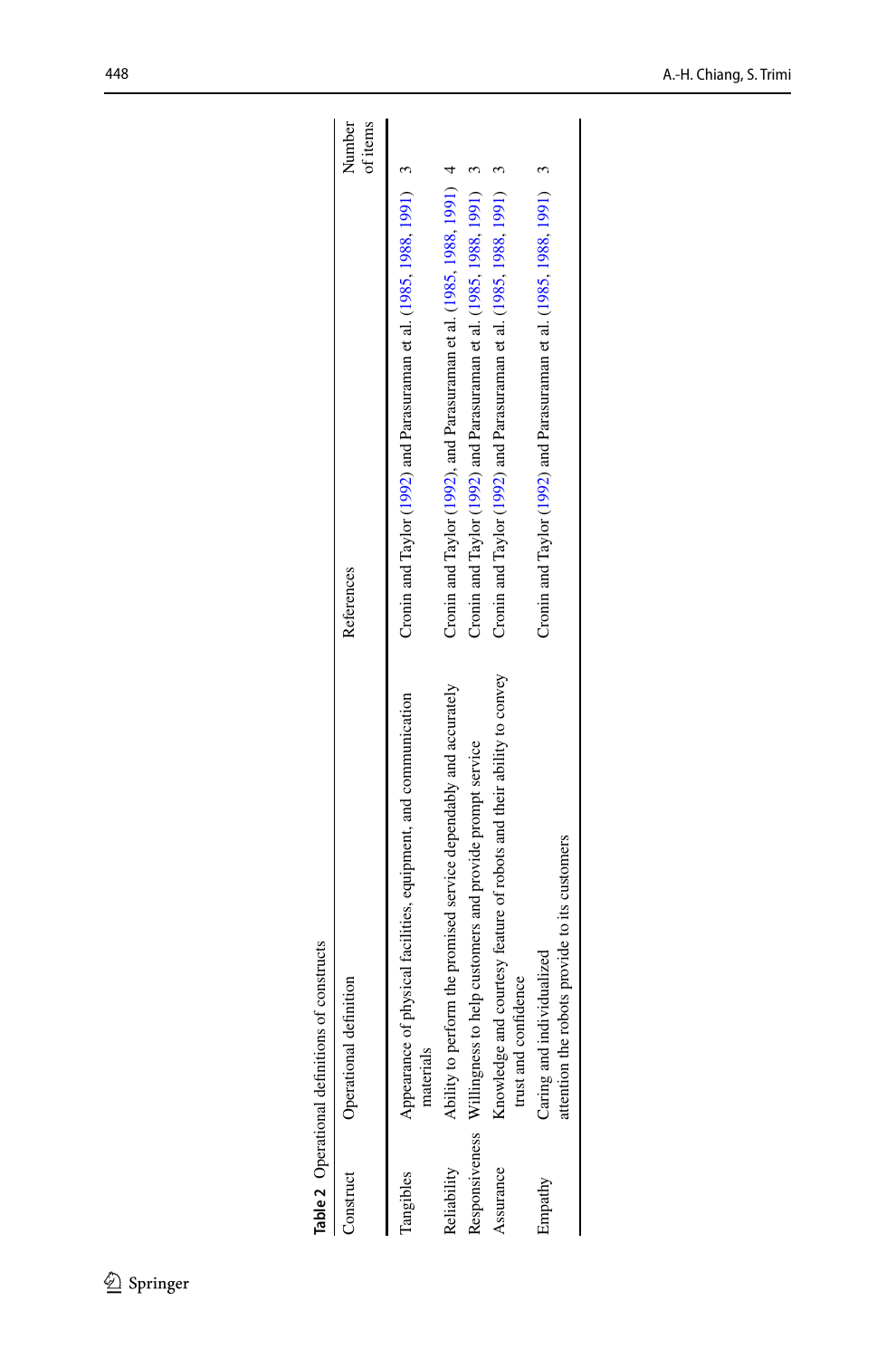completed by respondents at diferent points in time. Additionally, the respondents flled out the questionnaire at the site of robotic services.

This study also handled the potential for CMV in the following manner. First, an analysis of Harman's single-factor test for common method bias was applied. Pod-sakoff and Organ ([1986\)](#page-19-21) showed that if CMV is a serious problem, a factor analysis will have either a single factor or one factor will affect most of the covariance of the predictor. Through principal factor analysis, the measurement items in this study yielded ten factors with eigenvalues greater than 1.0, accounting for 72.3% of the total variance. The frst factor accounted for 28.5% of the variance. Thus, common method variance is not a serious problem for the study data.

In addition, to evaluate common method bias, confrmatory factor analysis (CFA) was applied to Harman's single factor model (Sanchez and Brock [1996](#page-19-22)). The ft indexes for the CFA model, including  $\chi$ 2/ d.f. = 4.721, AGFI = 0.326, NNFI = 0.386,  $CFI = 0.387$ , RMSEA $= 0.136$ , and SRMR $= 0.169$ , were unacceptable. The results were worse than those of the measurement model, indicating that a single factor was unacceptable.

#### **3.4 Analysis approach**

To determine the importance of service quality of robots, we used Technique of Order Preference Similarity to the Ideal Solution (TOPSIS), a widely applied multicriteria decision analysis method (Hwang and Yoon [1981\)](#page-18-25). The programming language R was applied to execute a TOPSIS program. TOPSIS calculates the weights of each construct of service quality. These weights were sorted to determine customers' priorities on service quality dimensions in terms of expectations and actual experience of service provided by robots. To perform the reliability and validity tests we used SPSS 22.0. To examine whether the diference between expectations and actual performance was signifcant, we used the dependent *t*-test for paired samples of each subconstruct of service quality of robots. Finally, we used importance-performance analysis (IPA) to examine the relationship between the importance (expectation) and satisfaction of robots' service quality (actual performance experience).

## <span id="page-10-0"></span>**4 Results**

#### **4.1 Reliability and validity**

This study examined the descriptive statistics, reliabilities, and inter-correlations among the study variables (Table [3](#page-12-0)). Concerning Cronbach's alpha, 0.6 is the suggested minimum acceptable value (Norman and Streiner [2008](#page-19-23)). The results show that Cronbach's alpha values were between 0.643 and 0.889, indicating that the measures are all reliable (Table [3](#page-12-0)). The ft indexes of the confrmatory factor analysis (CFA) were as follows:  $\chi^2/d.f = 1.913$ , IFI=0.904, CFI=0.902, NNFI=0.884,  $SRMR = 0.062$ , and  $RMSEA = 0.068$ . These indexes show that the data fit well with our research model. In addition, the square root values of the average variance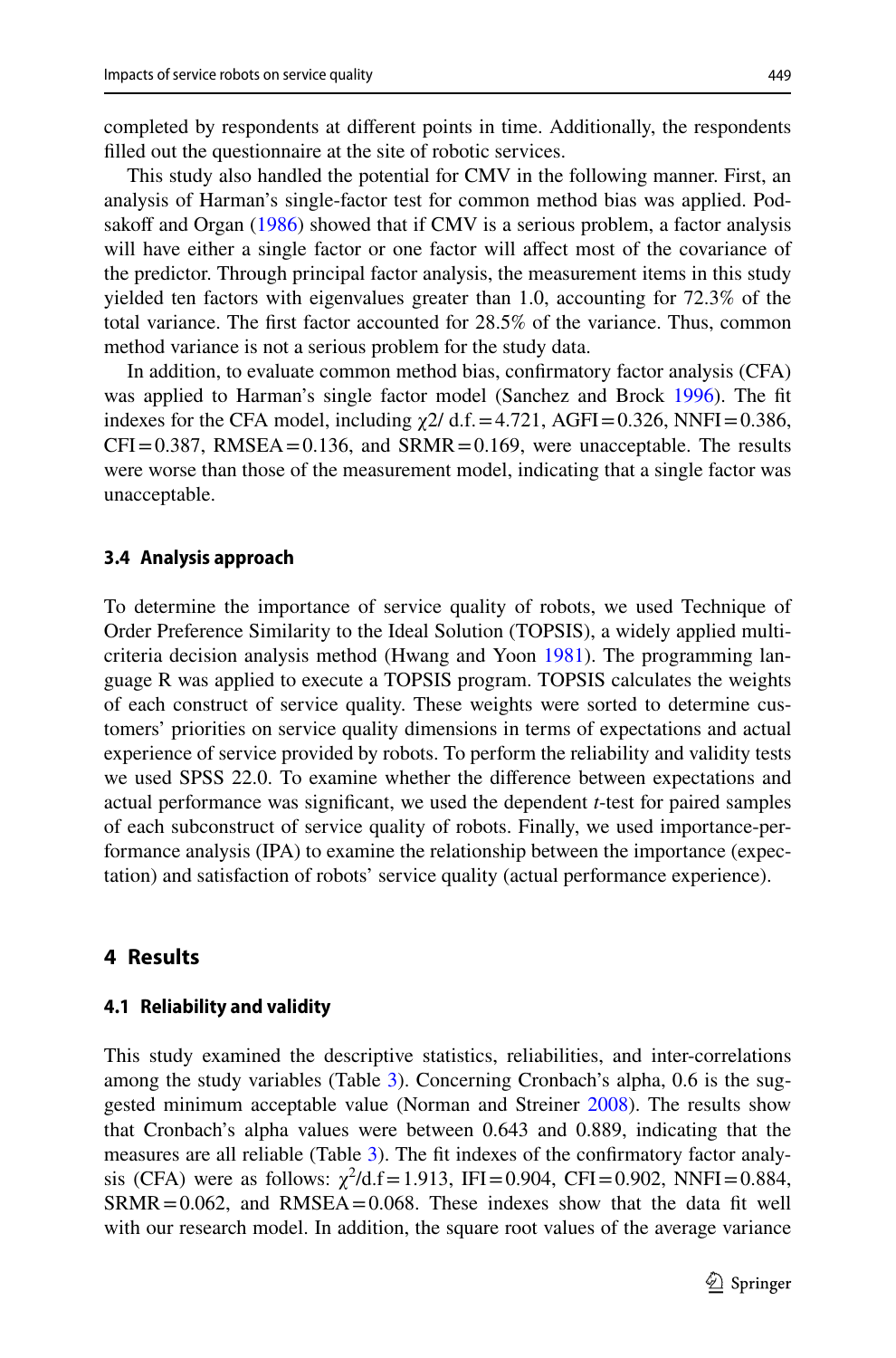extracted (AVE) were greater than the correlation coefficients between constructs (Table [3](#page-12-0)), thus indicating adequate discriminant validity.

## **4.2 Paired samples t‑tests**

This study used SPSS software to perform paired-samples *t*-tests to determine whether there exists a diference between the customers' expectations and the actual experience of service robots. As shown in Table [4,](#page-13-0) there were signifcant diferences between expectations and performance experience for reliability, responsiveness, and assurance, but no signifcant diferences for tangibles and empathy. The paired samples *t*-test for tangibles were nonsignificant  $(p>0.05, t=-1.511)$ . The results for reliability were negative and significant  $(p<0.001, t=-4.622)$ , indicating that customers' experience of that performance reliability of service robots (i.e., their ability to accurately perform the service) was less than expectations. The results for responsiveness were negative and signifcant (*p*<0.01, *t*=− 3.104), which implies that customers perceived that service robots' response speed was not par to their expectations. The results of the test for assurance were negative and signifcant (*p* < 0.01, *t* = − 3.315). Therefore, customers believed that their expectations in confidence and trust in professional knowledge, affinity, and ability of service robots were not higher than actual experience. The results for empathy were also negative but nonsignifcant (*p*>0.05, *t*=− 0.814).

## **4.3 TOPSIS ranking analysis**

The results shown in Table [5](#page-13-1) indicate that customers pay a diferent level of attention to each construct. When customers evaluate their expectations and the actual performance of the robot, they pay the most attention to tangibles, followed by reliability, assurance and so on. In addition, responsiveness and empathy showed the lowest rankings in both customer expectations and actual performance of service robots.

### **4.4 Importance‑performance analysis (IPA)**

The results of IPA are shown in Fig. [4.](#page-14-0) The horizontal axis is the ranking score of importance obtained by TOPSIS, where the ranking scores of greater than 0.5 are considered important. The vertical axis represents the performance, which in this study is the perceived customer satisfaction of the robot service performance, obtained by the paired samples *t*-test results. If the paired samples *t*-test is positive and signifcant, customers are considered to be satisfed with the subconstruct; based on our results none of our dimensions ft in this category. On the other hand, if the paired *t*-test is negative and signifcant, customers are dissatisfed with the subconstruct; three of our dimensions (responsiveness, assurance, and reliability) fall in this category and are shown below the dashed line in Fig. [4.](#page-14-0) The results also showed that assurance and reliability are in the quadrant of high importance and low satisfaction, which indicates that much improvement is needed for these two constructs.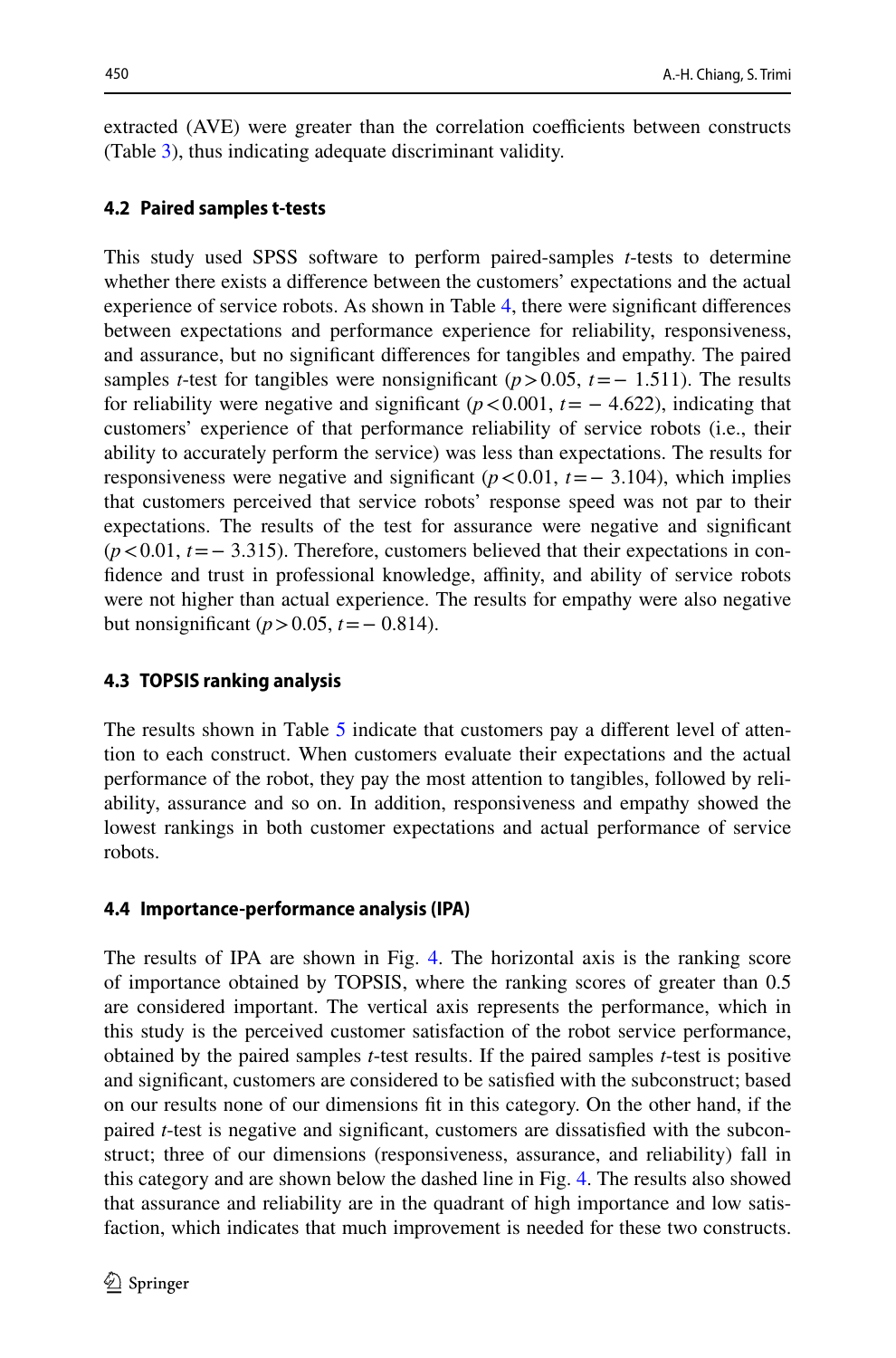| Table 3 Means, standard deviations, and correlations                                                                                     |                                |           |           |           |             |           |          |             |                                                                                                                                                  |             |           |
|------------------------------------------------------------------------------------------------------------------------------------------|--------------------------------|-----------|-----------|-----------|-------------|-----------|----------|-------------|--------------------------------------------------------------------------------------------------------------------------------------------------|-------------|-----------|
| Variable                                                                                                                                 | Mean<br>$\overline{\text{CD}}$ |           | 2         |           |             | r         | ∘        |             | $\infty$                                                                                                                                         | σ           | $\approx$ |
| Tangibles (E)                                                                                                                            | 5.695<br>(001)                 | 727/.768  |           |           |             |           |          |             |                                                                                                                                                  |             |           |
| 2. Reliability (E)                                                                                                                       | 5.646 (.862)                   | $568***$  | 762/844   |           |             |           |          |             |                                                                                                                                                  |             |           |
| 3. Responsiveness (E)                                                                                                                    | (1.096)<br>3.708               | $-0.59$   | $-136$    | .628/.643 |             |           |          |             |                                                                                                                                                  |             |           |
| 4. Assurance (E)                                                                                                                         | 5.403 (.889)                   | $.368***$ | $477$ *** | $-165*$   | 827/.857    |           |          |             |                                                                                                                                                  |             |           |
| 5. Empathy (E)                                                                                                                           | (1.335)<br>3.735               | 018       | $-113$    | $577***$  | $-0.077$    | 863/889   |          |             |                                                                                                                                                  |             |           |
| 6. Tangibles (P)                                                                                                                         | 5.625<br>(989)                 | ****69.   | .506***   | 029       | .542***     | .087      | 837/.756 |             |                                                                                                                                                  |             |           |
| 7. Reliability (P)                                                                                                                       | 5.396 (.909)                   | $.487***$ | $.626***$ | $-0.082$  | .516***     | $-0.61$   | .645 *** | 784/.865    |                                                                                                                                                  |             |           |
| 8. Responsiveness (P)                                                                                                                    | 3.425<br>(1.211)               | $-156*$   | $-162*$   | $.373***$ | $-0.233**$  | $.341***$ | $-135$   | $-171*$     | 729/.761                                                                                                                                         |             |           |
| 9. Assurance (P)                                                                                                                         | 5.224 (.918)                   | $433***$  | $.442***$ | $-0.079$  | 641 ***     | $-0.027$  | 550***   | .638***     | $-0.248***$                                                                                                                                      | 8431.877    |           |
| 10. Empathy (P)                                                                                                                          | (1.284)<br>3.657               | $-129$    | $-167*$   | $.305***$ | $-0.291***$ | .464***   | $-0.087$ | $-0.200$ ** | .483****                                                                                                                                         | $-0.340***$ | 838/873   |
| E and P, respectively, represent the constructs come from the expectation and performance questionnaire<br>The values below the diagonal |                                |           |           |           |             |           |          |             | are correlations. The diagonal values in italies to the left of the slash are the square root of the average variance extracted $(AVE)$ for each |             |           |

And American contract the values to the right are the Cronbach's alpha construct; the values to the right are the Cronbach's alpha

<span id="page-12-0"></span> $*_{p}$ <0.05,  $*_{p}$ <0.01,  $*_{p}$ <0.01,  $\frac{1}{2}$ \**p*<0.05, \*\**p*<0.01, \*\*\**p*<0.001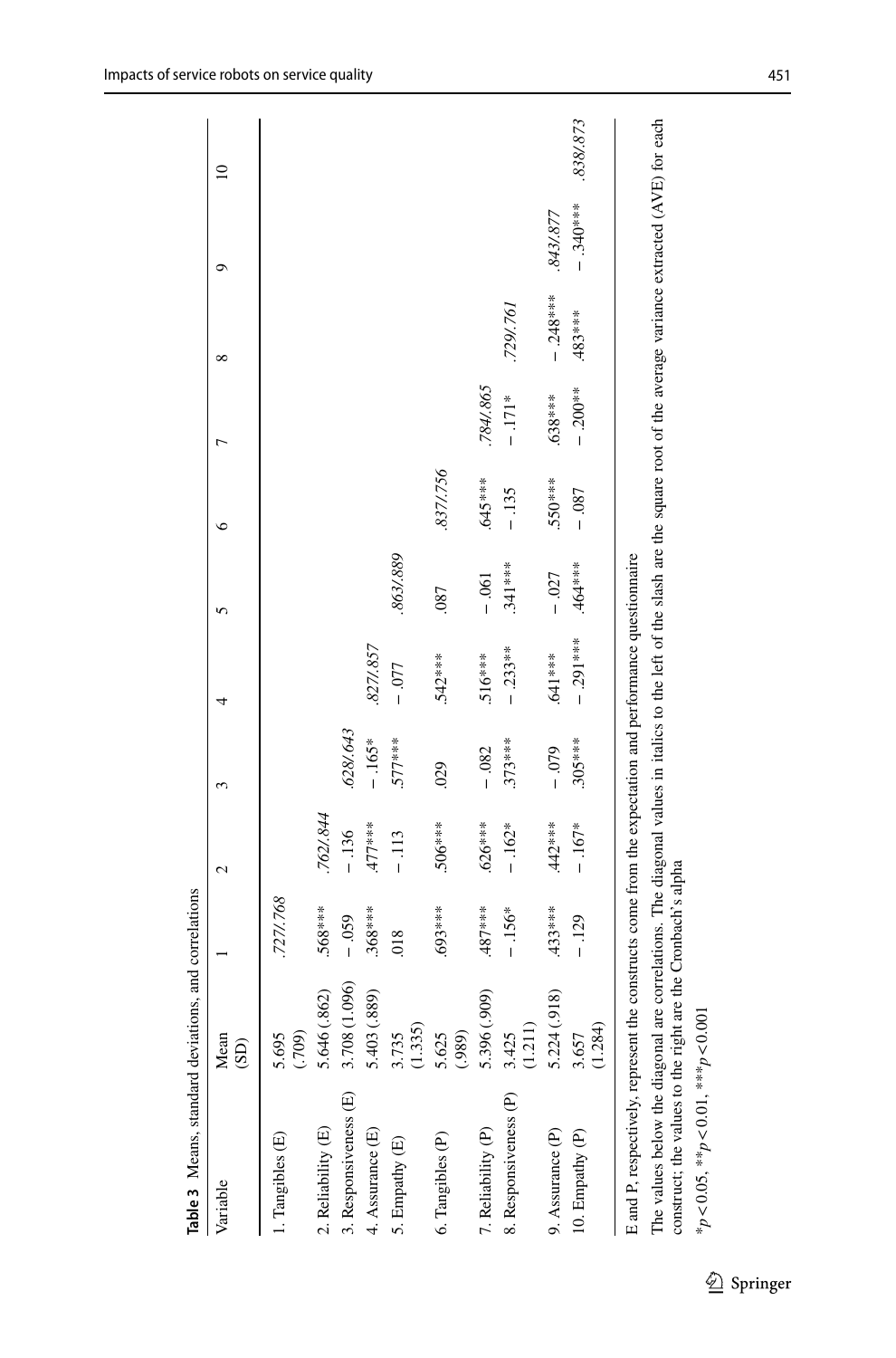| Construct      | Performance           | Expectation           | $t$ -value  |
|----------------|-----------------------|-----------------------|-------------|
|                | Mean (Std. deviation) | Mean (Std. deviation) |             |
| Tangibles      | 5.625 (0.989)         | 5.695 (0.709)         | $-1.511$    |
| Reliability    | 5.396 (0.909)         | 5.646(0.862)          | $-4.622***$ |
| Responsiveness | 3.425(1.211)          | 3.708 (1.096)         | $-3.104**$  |
| Assurance      | 5.224 (0.918)         | 5.403 (0.889)         | $-3.315**$  |
| Empathy        | 3.657(1.284)          | 3.735(1.335)          | $-0.814$    |

<span id="page-13-0"></span>**Table 4** Paired samples t-test

\**p*<0.05, \*\**p*<0.01, \*\*\**p*<0.001

 $n = 201$ 

<span id="page-13-1"></span>

| <b>TOPSIS</b><br>ranking | Performance    |               |                | Expectation   |  |
|--------------------------|----------------|---------------|----------------|---------------|--|
|                          | Sub-construct  | Ranking score | Sub-construct  | Ranking score |  |
| 1                        | Tangibles      | 0.772         | Tangibles      | 0.800         |  |
| 2                        | Reliability    | 0.695         | Reliability    | 0.747         |  |
| 3                        | Assurance      | 0.640         | Assurance      | 0.673         |  |
| $\overline{4}$           | Responsiveness | 0.388         | Responsiveness | 0.297         |  |
| 5                        | Empathy        | 0.295         | Empathy        | 0.276         |  |

Responsiveness is placed in the quadrant of low importance and low satisfaction, indicating that this construct has a lower priority for improvement. As for empathy and tangibles, they fall between the two dashed lines, which indicates that customers' expectations were not signifcantly diferent from the degree of satisfaction about the performance of service robots for these dimensions. This means that the degree of importance that customers feel about empathy (low) and tangibles (high) seemed to have no signifcant impact on customer satisfaction with service robots' actual performance.

# **5 Discussions**

The study of customer behavior and satisfaction regarding service robots is the core information necessary for designing service robots to improve their performance and acceptance by human (Sheppard et al. [2017](#page-19-24), [2018\)](#page-19-25). Our study collected and analyzed empirical data to ascertain the gap between what customers expect and what they actually experience from service robots (how satisfed they are with the service quality) and identify the degree of importance of each quality construct. The results of our study are expected to provide valuable insights to the designers and producers of service robots, as well as strategic information to organizations that are planning to implement service robots to provide new value to their customers.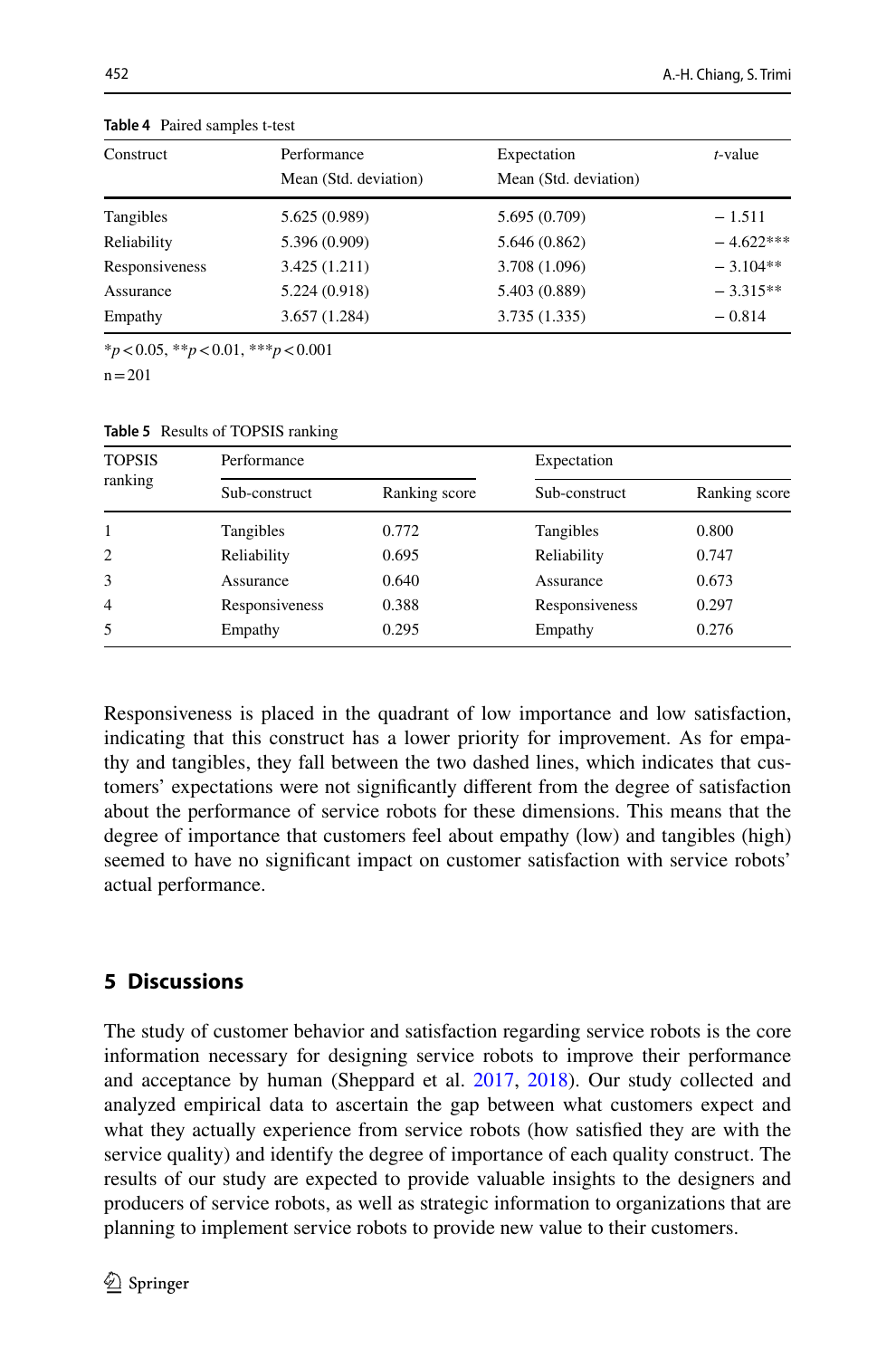

<span id="page-14-0"></span>**Fig. 4** Importance-performance analysis for the service robot

Our study found that the level of service provided by robots does not meet customers' expectations when it comes to quality constructs of reliability, assurance, and responsiveness. The implication of this result is that customers' trust and confdence in service robots sufer, when they are not satisfed with robots' reliability and assurance. When customers are not satisfed with responsiveness of robots, it means that they are not happy with the speed of service provided by robots. The service quality of responsive robots means that customers expect robots provide instantaneous service. The response ability is intuitive intelligence related to a given situation which is a relatively advanced ability for AI technology that currently is not widely available as yet (Huang and Rust  $2018$ ). This study proved this by showing that customers are not satisfed with the level of responsiveness of service robots. However, at presence, as our study results showed, customers do not consider it to be important, proving that responsiveness is not as critical in services as compared to that for industrial robots.

In our study, the tangibles and empathy constructs of service quality provided by robots did not show signifcant diferences in their ratings of customer expectations and the actual performance. Tangibles are important to customers as physical appearance and interface features of robots and may afect users' perception of robots' anthropomorphism and the quality of the human–robot interactions. Not every task or service would have the same demand and need when it comes to the level of tangibles. An area of contention in the service process is the matching a task/job/service with right visual design (Waytz et al. [2010\)](#page-20-9). For example, a routine or less complex work may require less tangibility (e.g., information kiosks, or check-in stations). However, consumer-facing robots need to have visual design that fosters customer trust and acceptance by humans. Perceived warmth, for example, is important for human acceptance of robots. However, here too, it depends on the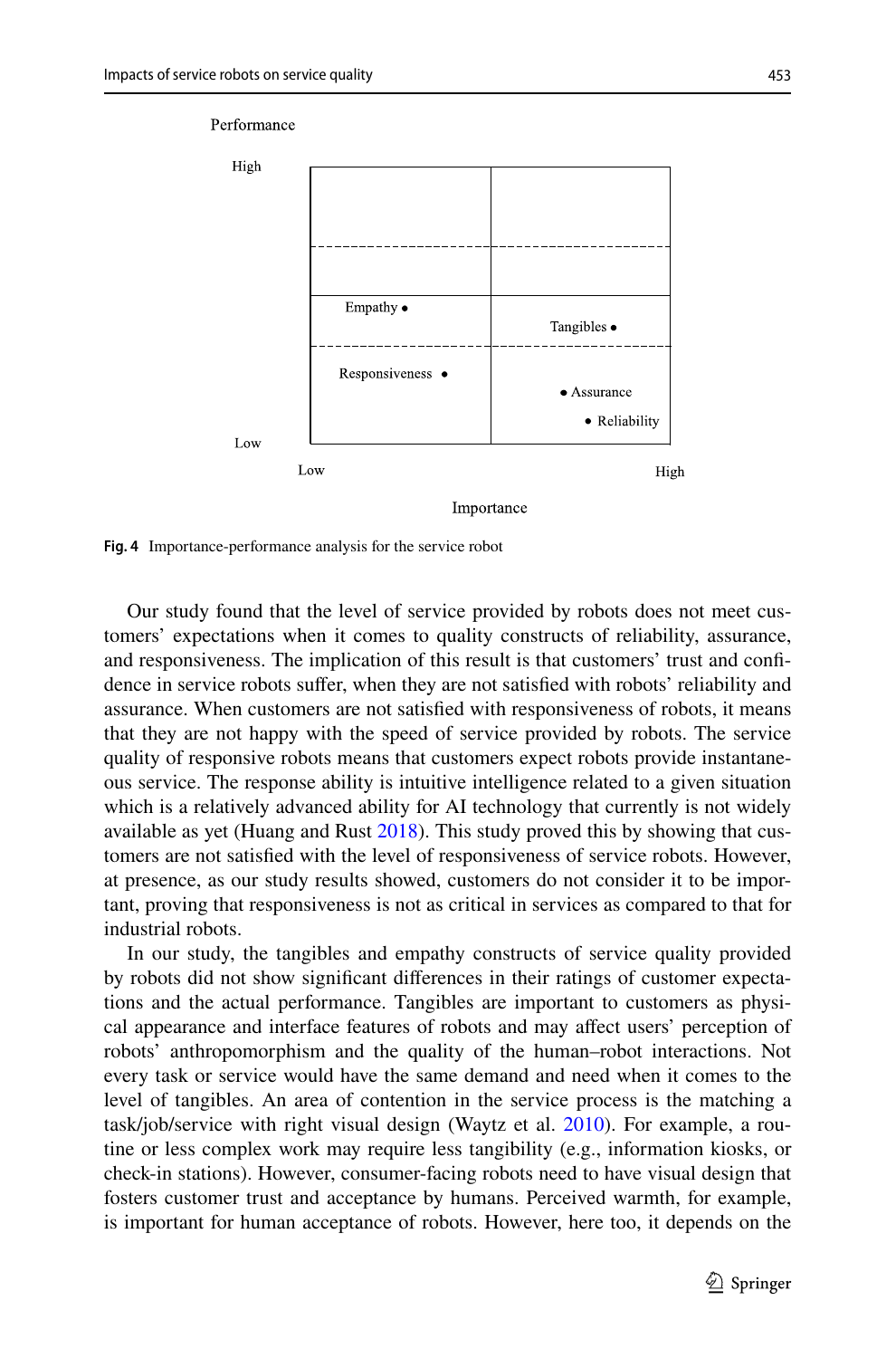kind of tasks to be performed by robots: for example, less is required in restaurants and grocery stores, but more is imperative in healthcare or elderly care. The current COVID19 pandemic has greatly increased the level of robot usage. As robots are necessary or people would rather have encounters with robots than humans, regardless of their appearance robots are now trusted and accepted as lifesavers (Talk and Lew [2020](#page-20-1)). Future research will delve more on these issues: determining what consumers think about tangibles, what they consider as friendly, trustworthy appearance, and for what type of tasks.

Robots with empathic intelligence can provide care and personal attention to humans. The emotional capabilities of robots may have different effects on the service quality for diferent service types. Yet, in our study, customers perceived empathy as the least important quality they expect from service robots. This is perhaps because of the setting of our study (hotel) or that we are still at early stages when it comes to the development potential of human–robot interactions with respect to empathy. One possible reason for this delay is that robots need to sense and understand the emotional state of the user, which still is a very challenging task. Robots only have artifcially programmed emotions without emotional intelligence, and our study results are consistent with the arguments of Keating et al. ([2018\)](#page-18-26). There have been some notable improvements in emotion recognition (e.g., Softbank's Pepper) using diferent modalities such as vision, speech and physiological signals (Rafaeli et al. [2017](#page-19-26); Zeng et al. [2009](#page-20-10)), and more work is being presently done. Again, diferent tasks/jobs require diferent need for empathy. Some tasks require emotion, experience, critical thinking, and judgment, requiring human empathy (Enz and Siguaw [2000](#page-18-27)). Currently, service employees are still needed to augment service robots, especially in their emotional and customization tasks (Huang and Rust [2018](#page-18-1)). However, with the continuing advances in AI, the capabilities of service robots will be strengthened in a more human and empathic direction. In the future, robots with empathic intelligence will provide better and autonomously personal attention to humans.

# **6 Conclusions**

With the new advances in AI and other digital technologies, continuous decrease of hardware costs, the rise of 5G networks, and the current pandemic crisis, service robots will become much more widely used and accepted, at a much faster pace than ever thought possible. In the past, the main reasons for using robots were: increasing the efficiency and accuracy, shortening the service time, and taking over dull, dangerous, dirty, and unsafe tasks. The last reason given above used to be more for industrial robots, but the current pandemic has created an entirely new normal where many new applications and the increased importance of service robots became prevalent for the safety from the virus (Hrynowski [2020](#page-18-0)). The pandemic, actually, may have created a turning point for the adoption of service robots in areas like healthcare, food delivery, and public safety (Talk and Lew [2020\)](#page-20-1). The reason is not only because of the immediate need and many new uses of robots, but also, as robots are used more frequently, people's perceptions and acceptance of robots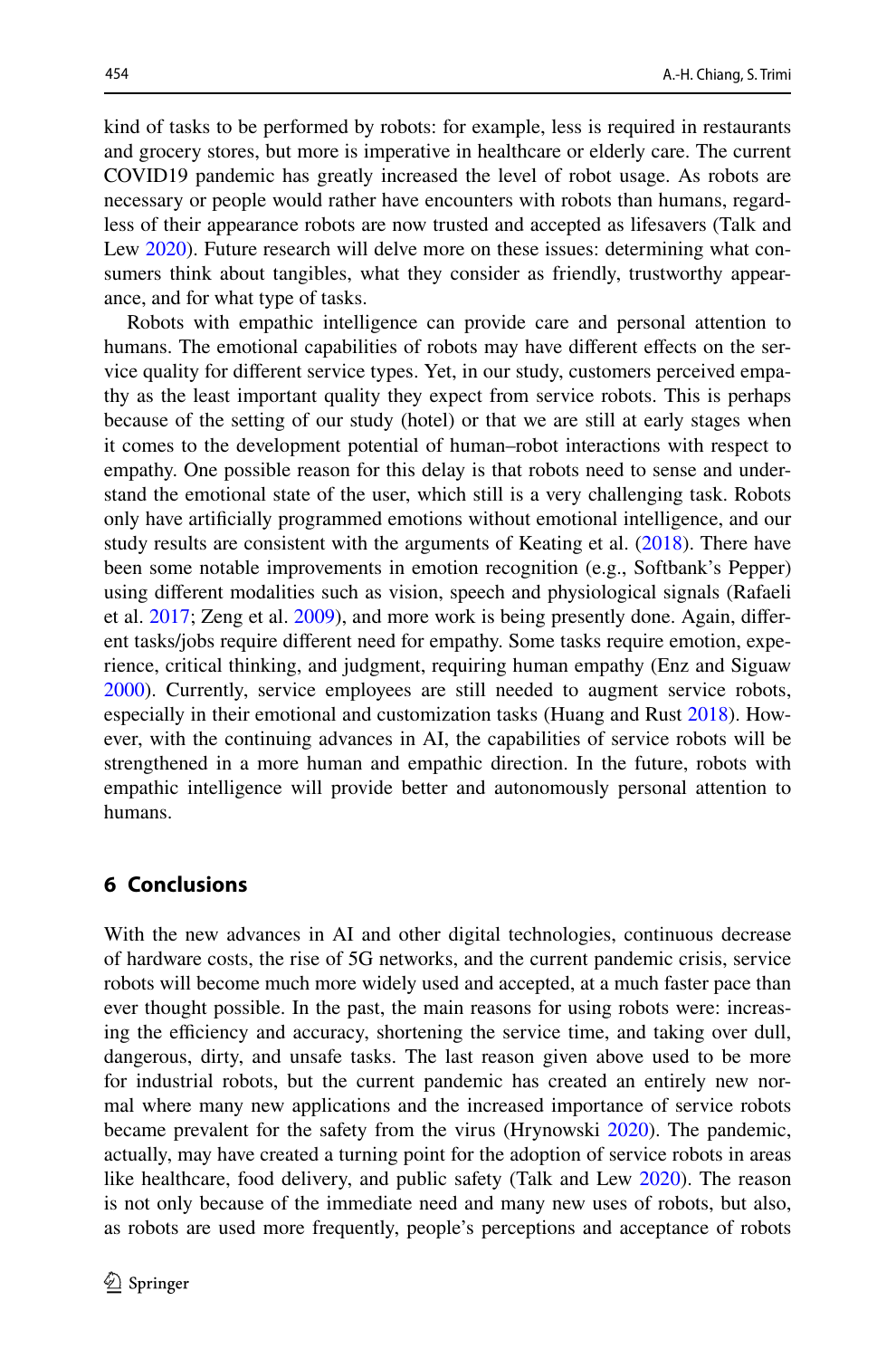changed dramatically, much faster than pre-pandemic expectations. There are still many challenges ahead for the adoption of robots in most service industries, tasks that designers and businesses need to overcome. The knowledge of what customers want, expect, and like about service robots (the focus of this study) is the critical point of departure for overcoming some of the roadblocks to not only the fnal step (the adoption/use), but the frst step (designing robots).

This research contributes to the literature of service management, especially application of robots in the service sector. There is a paucity of empirical studies on the service quality of robots. This study empirically explored service quality of robots, and it found that assurance and reliability are the two priority items to improve to deliver quality service to customers using robots, while tangibles and empathy are not signifcant, indicating that their future improvements would most likely be challenging as these constructs are multi-dimensional and depend on developments in many disciplines. Even though customers appeared to be signifcantly dissatisfed with responsiveness of service robots, this quality construct does not appear to be of a high priority to customers.

The findings of the study also offer managerial implications, as they provide new insights for managers on how robots can efectively be deployed to meet the quality service expected by customers. This research demonstrates that when service robots are widely deployed, providing reliable and trusted service is the most important and basic goal. The answer to the question of whether tangibles and empathy quality dimensions of service robots should be improved it would depend on the type of service and customers' unique requirements. Diferent types of services may require diferent levels of tangibles and empathy. Strategic evaluation of such consideration is needed before wide applications of service robots. For example, what is the need of intimate and humanoid robots for caring for senior citizens? Answering this question may require more research in several disciplines inducing AI, convergence technology, healthcare, psychology, gerontology, housing, and the like.

This study, like most research works, has some limitations. First and foremost, this study focused on the service quality provided by specifc type of service robots (the automatic check-in system and robot arm for baggage storage) in a hotel in Taiwan. A similar study dealing with diferent type of robots (e.g., retailing assistants, sushi makers, healthcare helpers, etc.) or in diferent type of service industries, the results might be quite diferent. Also, this study was based on the perceptions of a sample of hotel guests at a given point in time. As tourists become more familiar with service robots, their perceptions about service robots and their service quality may also change. Thus, a longitudinal study is needed to capture a more robust results about the dynamic nature of customers' perception of the value provided by service robots. People's perception of technological innovation is a function of their cultural, psychological, and experiential background. Thus, it would be interesting to perform a comparative study of service robots in diferent cultural settings in diferent regions. These limitations of the study offer the opportunities to conduct future research in the related topics. As technologies advance rapidly, especially in AI, robotics, nanoscience, and design thinking, the functionality of robots will improve signifcantly. Thus, the relationships between the application of service robots and advances in related technologies would be another important future research area.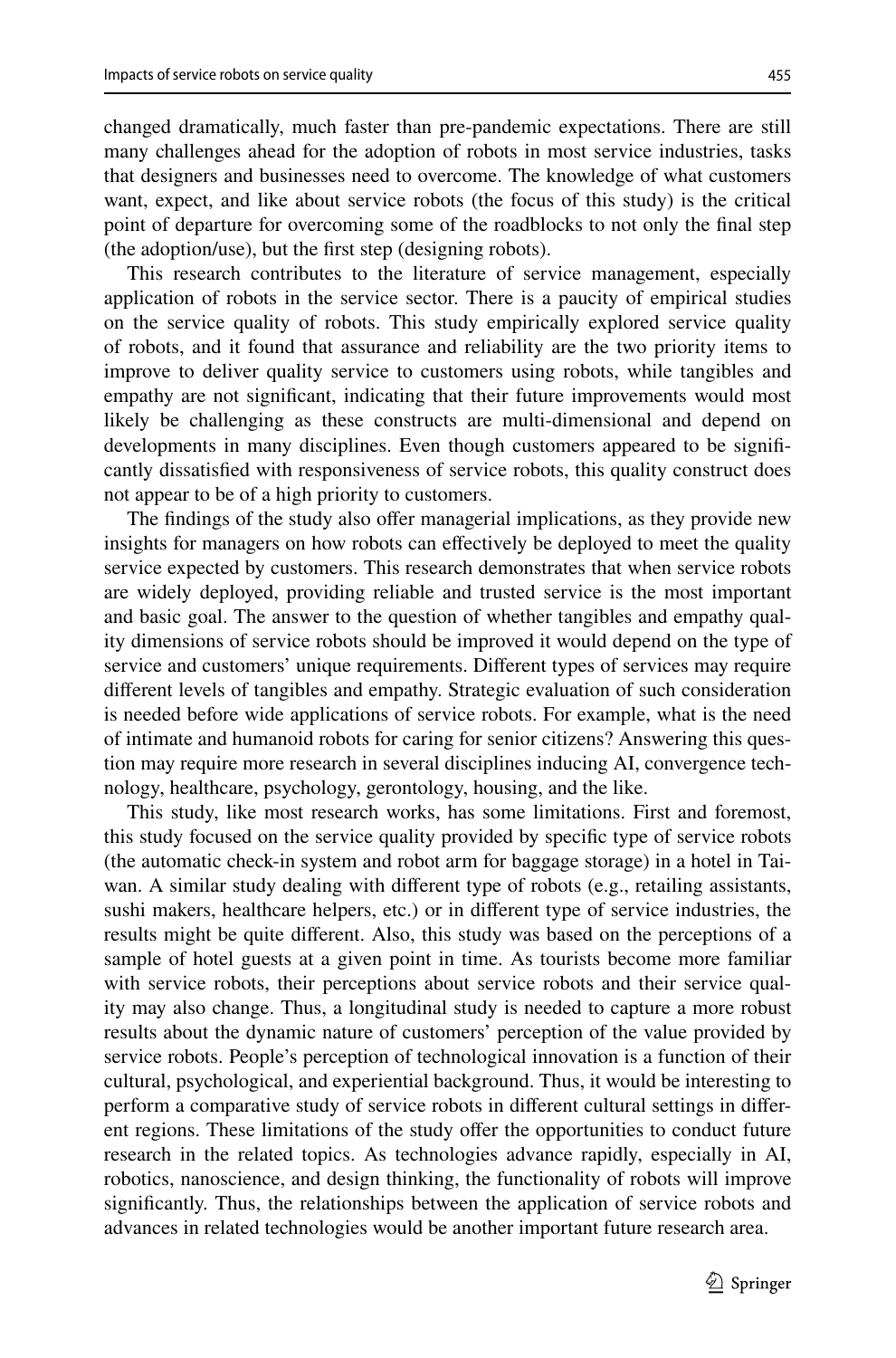Although this study makes contributions to the literature, it has two obvious limitations. First, to really see the service robots' quality of service in full force, this study used Chase Walker Hotel, an automated hotel with no human staff. However, that also made impossible to collect data on the service quality of human workers to conduct a comparative study with that provided by service robots, which opens opportunity for future research on comparing human and robot service quality. Second, this study did not consider task complexity, which for the purpose of this study was sufficient. However, when we discussed our findings, we also discussed how some of quality constructs could be closely related to the type of tasks. Therefore, future research can explore collecting data from a variety of robots, performing different tasks, autonomously or along with humans, and in diferent service industries. Other research works can focus on how service robots will afect jobs and employment, public health economic impacts, raising the issues of policies and regulations. We are at the start of a new era and new revolution, where AI and robots will enhance people's quality of life, but we should tread carefully.

## **References**

- <span id="page-17-13"></span>Al-Hawari M, Ward T (2006) The efect of automated service quality on Australian banks' fnancial performance and the mediating role of customer satisfaction. Mark Intell Plan 24(2):127–147
- <span id="page-17-9"></span>Asubonteng P, McCleary K, Swan J (1996) SERVQUAL revisited: a critical review of service quality. J Serv Mark 10(6):62–81
- <span id="page-17-11"></span>Athanassopoulos A, Gounaris S, Stathakopoulos V (2001) Behavioural responses to customer satisfaction: an empirical study. Eur J Mark 35(5/6):687–707
- <span id="page-17-3"></span>Baisch S, Kolling T, Schall A, Rühl S, Selic S, Kim Z, Rossberg H, Klein B, Pantel J, Oswald F, Knopf M (2017) Acceptance of social robots by elder people: does psychosocial functioning matter? Int J Soc Robot 9(2):293–307
- <span id="page-17-8"></span>Bartneck C, Kulić D, Croft E, Zoghbi S (2009) Measurement instruments for the anthropomorphism, animacy, likeability, perceived intelligence, and perceived safety of robots. Int J Soc Robot 1(1):71–81
- <span id="page-17-0"></span>Baldwin R (2019) The globotics upheaval: globalization, robotics, and future of work. Oxford University Press, New York
- <span id="page-17-14"></span>Berry L, Zeithaml V, Parasuraman A (1990) Five imperatives for improving service quality. MIT Sloan Manag Rev 31(4):29–38
- <span id="page-17-12"></span>Bloemer J, De Ruyter K, Wetzels M (1999) Linking perceived service quality and service loyalty: a multi-dimensional perspective. Eur J Mark 33(11/12):1082–1106
- <span id="page-17-6"></span>Bolton R, McColl-Kennedy J, Cheung L, Gallan A, Orsingher C, Witell L, Zaki M (2018) Customer experience challenges: bringing together digital, physical and social realms. J Serv Manag 29(5):776–808
- <span id="page-17-4"></span>Čaić M, Odekerken-Schröder G, Mahr D (2018) Service robots: value co-creation and co-destruction in elderly care networks. J Serv Manag 29(2):178–205
- <span id="page-17-2"></span>Calderone L (2019) What are service robots? RoboticsTomorrow. [https://www.roboticstomorrow.com/](https://www.roboticstomorrow.com/article/2019/02/what-are-service-robots/13161) [article/2019/02/what-are-service-robots/13161](https://www.roboticstomorrow.com/article/2019/02/what-are-service-robots/13161). Accessed 30 April 2020
- <span id="page-17-1"></span>Chase R (1978) Where does the customer ft in a service operation? Harv Bus Rev 56(6):137–142
- <span id="page-17-7"></span>Choi S, Kim J (2018) A comparative analysis of electronic service quality in the online open market and social commerce: the case of Korean young adults. Serv Bus 12(2):403–433
- <span id="page-17-5"></span>Choi Y, Choi M, Oh M, Kim S (2019) Service robots in hotels: understanding the service quality perceptions of human-robot interaction. J Hosp Mark Manag. [https://doi.org/10.1080/19368](https://doi.org/10.1080/19368623.2020.1703871) [623.2020.1703871](https://doi.org/10.1080/19368623.2020.1703871)
- <span id="page-17-10"></span>Churchill G Jr, Surprenant C (1982) An investigation into the determinants of customer satisfaction. J Mark Res 19(4):491–504
- <span id="page-17-15"></span>Cronin J Jr, Taylor S (1992) Measuring service quality: a reexamination and extension. J Mark 56(3):55–68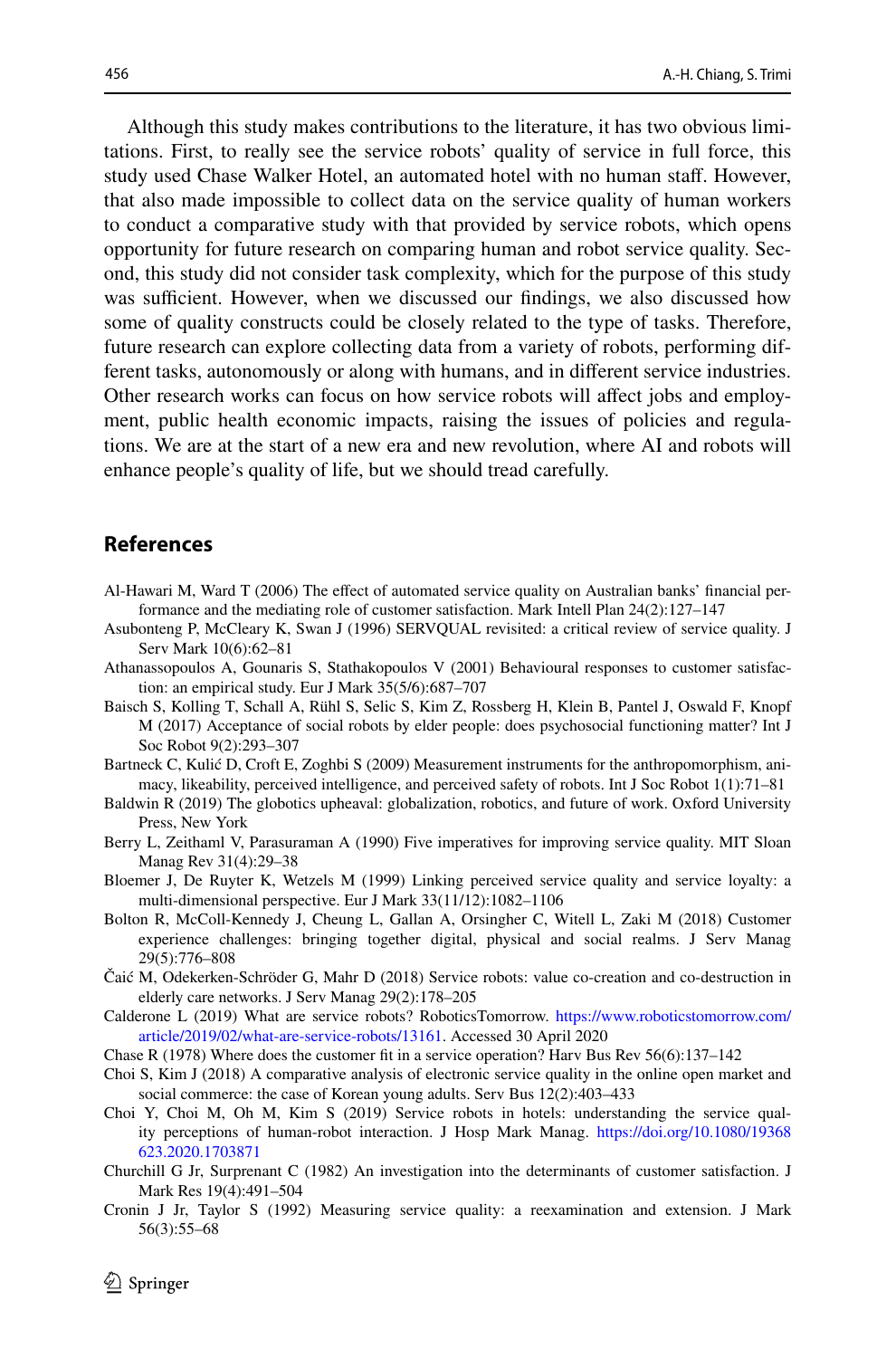- <span id="page-18-16"></span>Darling K (2012) Extending legal protection to social robots: the effects of anthropomorphism, empathy, and violent behavior towards robotic objects, paper presented at We Robot Conference, 23 April, University of Miami, Coral Gables. [https://gunkelweb.com/coms647/texts/darling\\_robot\\_rights.pdf](http://gunkelweb.com/coms647/texts/darling_robot_rights.pdf)
- <span id="page-18-11"></span>Edvardsson B, Frow P, Jaakkola E, Keiningham T, Koskela-Huotari K, Mele C, Tombs A (2018) Examining how context change foster service innovation. J Serv Manag 29(5):932–955
- <span id="page-18-27"></span>Enz C, Siguaw J (2000) Best practices in service quality. Cornell Hotel Restaur Adm Q 41(5):20–29
- <span id="page-18-3"></span>Frick W (2015) When your boss wears metal pants. Harv Bus Rev 93(6):84–89
- <span id="page-18-8"></span>Gale A, Mochizuki T (2019) Robot hotel loses love for robots. Wall Street Journal. [https://www.wsj.com/](https://www.wsj.com/articles/robot-hotel-loses-love-for-robots-11547484628) [articles/robot-hotel-loses-love-for-robots-11547484628](https://www.wsj.com/articles/robot-hotel-loses-love-for-robots-11547484628). Accessed 2 April 2020
- <span id="page-18-13"></span>Garcia E, Jimenez M, De Santos P, Armada M (2007) The evolution of robotics research. IEEE Robot Autom Mag 14(1):90–103
- <span id="page-18-21"></span>Garvin D (1984) What does "product quality" really mean. MIT Sloan Manag Rev 26(1):25–43
- <span id="page-18-10"></span>Gidhagen M, Persson Ridell O, Sörhammar D (2011) The orchestrating frm: value creation in the video game industry. Manag Serv Qual 21(4):392–409
- <span id="page-18-2"></span>Grewal D, Motyka S, Levy M (2018) The evolution and future of retailing and retailing education. J Mark Educ 40(1):85–93
- <span id="page-18-22"></span>Grönroos C (1984) A service quality model and its marketing implications. Eur J Mark 18(4):36–44
- <span id="page-18-23"></span>Grönroos C (1990) Service management and marketing: managing the moments of truth in service competition. Lexington Books, Lexington
- <span id="page-18-5"></span>Haidegger T, Barreto M, Gonçalves P, Habib M, Ragavan S, Li H, Vaccarella A, Perrone R, Prestes E (2013) Applied ontologies and standards for service robots. Rob Auton Syst 61(11):1215–1223
- <span id="page-18-24"></span>Harkness J (2011) Guidelines for best practice in cross-cultural surveys. Survey Research Center, University of Michigan Inst for Social Research, Ann Arbor
- <span id="page-18-20"></span>Hemmington N, Kim P, Wang C (2018) Benchmarking hotel service quality using two-dimensional importance-performance benchmark vectors (IPBV). J Serv Theory Pract 28(1):2–25
- <span id="page-18-0"></span>Hrynowski Z (2020) Increased use of low-contact services may prove permanent. Gallup. [https://news.](https://news.gallup.com/poll/309203/increased-low-contact-services-may-prove-permanent.aspx) [gallup.com/poll/309203/increased-low-contact-services-may-prove-permanent.aspx.](https://news.gallup.com/poll/309203/increased-low-contact-services-may-prove-permanent.aspx) Accessed 20 June 2020
- <span id="page-18-1"></span>Huang M, Rust R (2018) Artifcial intelligence in service. J Serv Res 21(2):155–172
- <span id="page-18-18"></span>Hung S, Cheng M, Chiu P (2019) Do antecedents of trust and satisfaction promote consumer loyalty in physical and virtual stores? a multi-channel view. Serv Bus 13(1):1–23
- <span id="page-18-25"></span>Hwang C, Yoon K (1981) Methods for multiple attribute decision making. Multiple attribute decision making. Springer, Heidelberg, pp 58–191
- International Federation of Robotics (2016) Service robot, provisional defnition of service robots. [https://](http://www.ifr.org/service-robots/) [www.ifr.org/service-robots/](http://www.ifr.org/service-robots/)
- <span id="page-18-14"></span>International Organization for Standardization (2012) Robots and robotic devices—vocabulary. [https://](http://www.iso.org) [www.iso.org](http://www.iso.org)
- <span id="page-18-26"></span>Keating B, McColl-Kennedy J, Solnet D (2018) Theorizing beyond the horizon: service research in 2050. J Serv Manag 29(5):766–775
- <span id="page-18-15"></span>Koceski S, Koceska N (2016) Evaluation of an assistive telepresence robot for elderly healthcare. J Med Syst 40(5):121
- <span id="page-18-9"></span>Kogut B, Zander U (1992) Knowledge of the frm, combinative capabilities, and the replication of technology. Organ Sci 3(3):383–397
- <span id="page-18-19"></span>Kooijmans T, Kanda T, Bartneck C, Ishiguro H, Hagita N (2007) Accelerating robot development through integral analysis of human-robot interaction. IEEE Trans Robot 23(5):1001–1012
- <span id="page-18-7"></span>Laowattana, D (2020) Service robots head to pandemic's frontlines. Meet FACO: new breed of AI-powered, multi-tasking service robots. Asian Robotic Review. [https://asianroboticsreview.com/home3](https://asianroboticsreview.com/home341-html) [41-html](https://asianroboticsreview.com/home341-html). Accessed 24 June 2020
- <span id="page-18-6"></span>Lechevalier S, Nishimura J, Storz C (2014) Diversity in patterns of industry evolution: how an intrapreneurial regime contributed to the emergence of the service robot industry. Res Policy 43(10):1716–1729
- <span id="page-18-4"></span>Lee M, Forlizzi J, Rybski P, Crabbe F, Chung W, Finkle J, Glaser E, Kiesler S (2009) The snackbot: documenting the design of a robot for long-term human-robot interaction. In: HRI '09 Proceedings of the 4th ACM/IEEE international conference on Human Robot Interaction in La Jolla, California, 2009, Association for Computing Machinery, New York, pp 7–14
- <span id="page-18-12"></span>Lee S, Lee D (2019) "Untact": a new customer service strategy in the digital age. Serv Bus 13(1):1–22
- <span id="page-18-17"></span>Leite I, Pereira A, Mascarenhas S, Martinho C, Prada R, Paiva A (2013) The infuence of empathy in human-robot relations. Int J Hum Comput Stud 71(3):250–260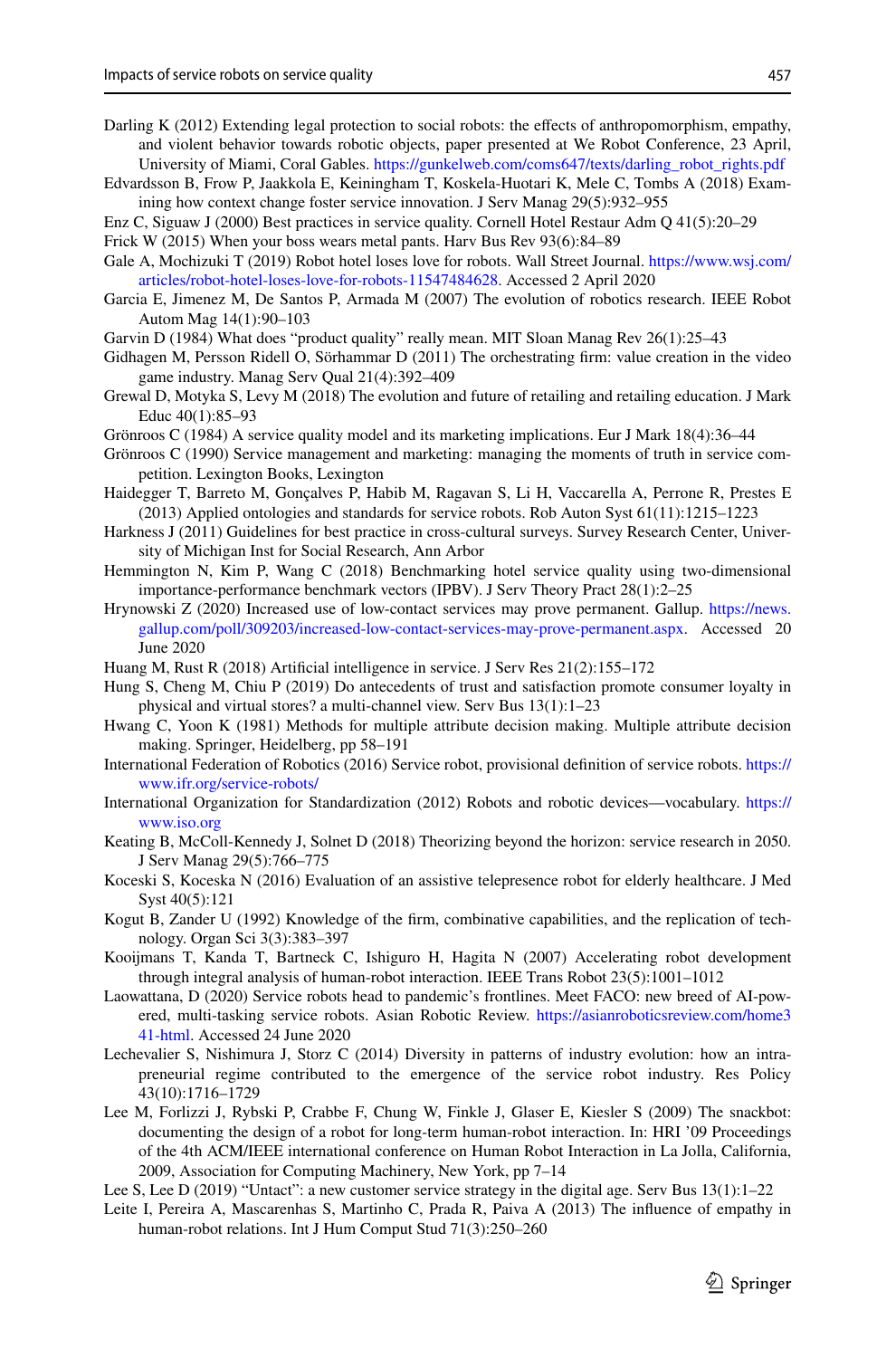- <span id="page-19-12"></span>Lewis B, Mitchell V (1990) Defning and measuring the quality of customer service. Mark Intell Plan  $8(6):11-17$
- <span id="page-19-4"></span>Lovelock C (1992) Managing services: marketing, operations, and human resources (2, nd edn. Prentice Hall, Englewood Clifs, New Jersey
- <span id="page-19-6"></span>Matarić M (2017) Socially assistive robotics: human augmentation versus automation. Sci Robot  $2(4) \cdot 1 - 2$
- <span id="page-19-1"></span>Matthews, K (2020) Pandemic proves utility of a wide range of service robots. The Robot Report. <https://www.therobotreport.com/pandemic-proves-utility-wide-range-service-robots/>. Accessed 25 June 2020
- <span id="page-19-7"></span>Novak T, Hofman D (2019) Relationship journeys in the internet of things: a new framework for understanding interactions between consumers and smart objects. J Acad Mark Sci 47(2):216–237
- <span id="page-19-23"></span>Norman G, Streiner D (2008) Biostatistics: the bare essentials. PMPH-USA, Raleigh
- <span id="page-19-19"></span>Oliver R (1980) A cognitive model of the antecedents and consequences of satisfaction Decision. J Mark Res 17(4):460–469
- <span id="page-19-20"></span>Oliver R, DeSarbo W (1988) Response determinants in satisfaction judgement. J Consum Res 14(4):495–507
- <span id="page-19-14"></span>Orel F, Kara A (2014) Supermarket self-checkout service quality, customer satisfaction, and loyalty: empirical evidence from an emerging market. J Retail Consum Serv 21(2):118–129
- <span id="page-19-5"></span>O'Neill, S (2020) Contactless tech promises to be travel's next big thing: what's real and what's hype?<br>Skift https://skift.com/2020/06/04/contactless-tech-promises-to-be-travels-next-big-thing-whats [https://skift.com/2020/06/04/contactless-tech-promises-to-be-travels-next-big-thing-whats](https://skift.com/2020/06/04/contactless-tech-promises-to-be-travels-next-big-thing-whats-real-and-whats-hype/) [-real-and-whats-hype/](https://skift.com/2020/06/04/contactless-tech-promises-to-be-travels-next-big-thing-whats-real-and-whats-hype/). Accessed 23 May 2020
- <span id="page-19-0"></span>Palvia S, Vemuri V (2016) Forecasts of jobless growth: facts and myths. J Inf Technol Case Appl Res 18(1):4–10
- <span id="page-19-13"></span>Parasuraman A, Berry L, Zeithaml V (1991) Refnement and reassessment of the SERVQUAL scale. J Retail 67(4):420–450
- <span id="page-19-16"></span>Parasuraman A, Zeithaml V, Berry L (1985) A conceptual model of service quality and its implications for future research. J Mark 49(4):41–50
- <span id="page-19-17"></span>Parasuraman A, Zeithaml V, Berry L (1988) Communication and control processes in the delivery of service quality. J Mark 52(2):35–48
- <span id="page-19-26"></span>Rafaeli A, Altman D, Gremler D, Huang M, Grewal D, Iyer B, Parasuraman A, de Ruyter K (2017) The future of frontline research: invited commentaries. J Serv Res 20(1):91–99
- <span id="page-19-8"></span>Ray G, Muhanna W, Barney J (2005) Information technology and the performance of the customer service process: a resource-based analysis. MIS Q 29(4):625–652
- <span id="page-19-2"></span>Regan W (1963) The service revolution. J Mark 27(3):57–62
- <span id="page-19-10"></span>Reiser U, Connette C, Fischer J, Kubacki J, Bubeck A, Weisshardt F, Jacobs T, Parlitz C, Hagele M, Verl A (2009) Care-O-bot® 3-creating a product vision for service robot applications by integrating design and technology, In: IEEE/RSJ International Conference on Intelligent Robots and Systems in St. Louis, MO, 2009, IEEE, New Jersey, pp 1992–1998
- <span id="page-19-21"></span>Podsakoff P, Organ D (1986) Self-reports of organizational research: problems and prospects. J Manag 12(4):531–544
- <span id="page-19-3"></span>Sampson S (2001) Understanding service businesses: applying principles of the unifed services theory, 2nd edn. Wiley, New York
- <span id="page-19-22"></span>Sanchez J, Brock P (1996) Outcomes of perceived discrimination among Hispanic employees: is diversity management a luxury or a necessity? Acad Manag J 39(3):704–719
- <span id="page-19-11"></span>Santos J (2003) E-service quality: a model of virtual service quality dimensions. Manag Serv Qual 3(3):233–246
- <span id="page-19-9"></span>Setia P, Venkatesh V, Joglekar S (2013) Leveraging digital technologies: how information quality leads to localized capabilities and customer service performance. MIS Q 37(2):565–590
- <span id="page-19-18"></span>Shahin A (2006) SERVQUAL and model of service quality gaps: a framework for determining and prioritizing critical factors in delivering quality services. In: Partha Sarathy V (ed) Service quality: an introduction. ICFAI University Press, Hyderabad, pp 117–131
- <span id="page-19-24"></span>Sheppard B, Edson J, Kouyoumjian G (2017) More than a feeling: ten design practices to deliver business value. McKinsey & Company, December
- <span id="page-19-25"></span>Sheppard B, Sarrazin H, Kouyoumjian G, Dore F (2018) The business value of design. McKinsey & Company, October
- <span id="page-19-15"></span>Svensson G (2006) New aspects of research into service encounters and service quality. Int J Serv Ind Manag 17(3):245–257